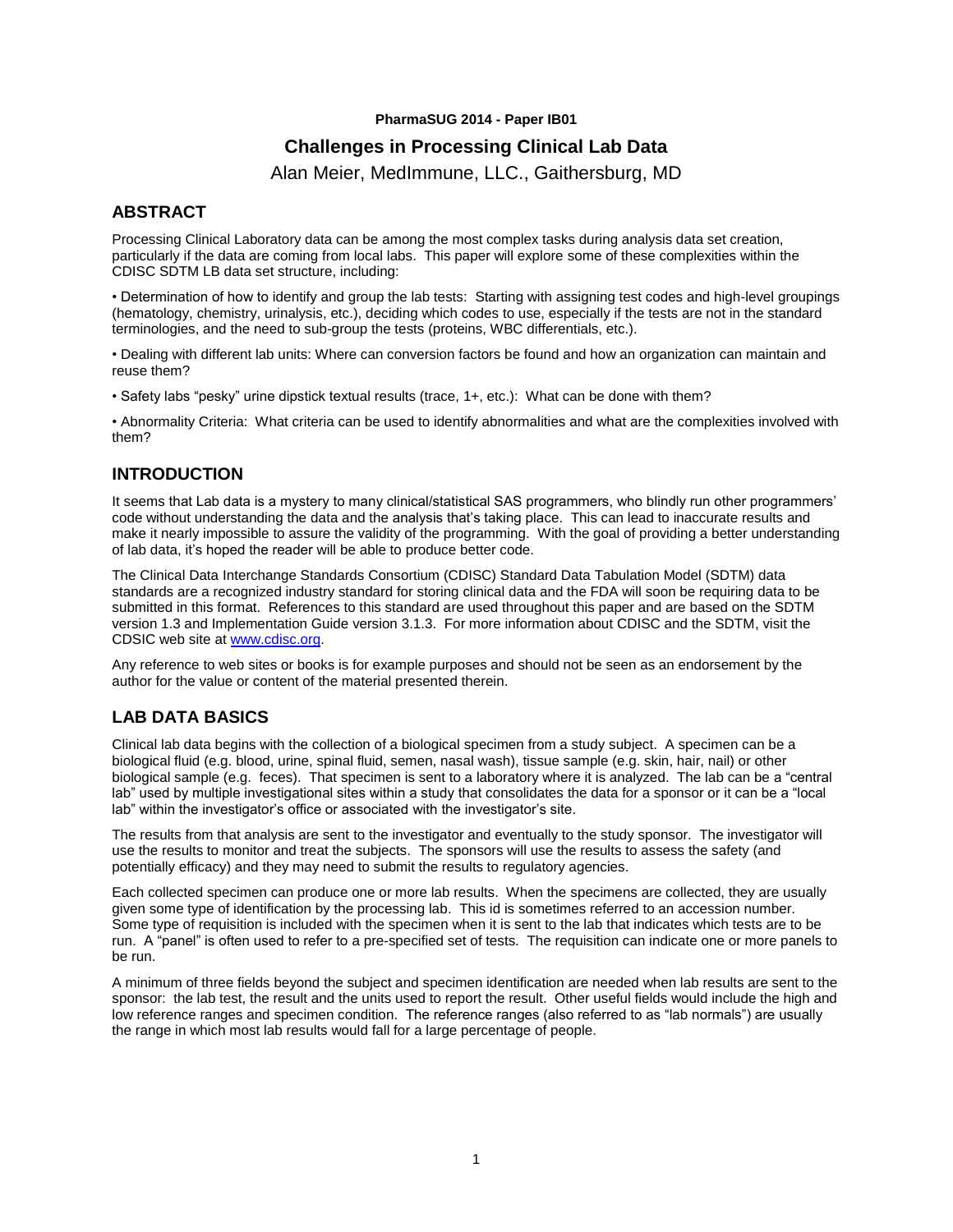### **IDENTIFYING LAB TESTS**

At a minimum, there are two fields that are required to identify a lab result: a name and a code. In the SDTM LB domain, these variable names are LBTEST and LBTESTCD. CDISC has developed a control terminology for these variables to help ensure standardization across the industry.

The control terminology is managed by CDISC and is maintained and distributed by the National Cancer Institute (NCI) Enterprise Vocabulary Services (EVS). It can be downloaded in a multitude of file formats including Excel, text, odm.xml, pdf and html. A link to the NCI Thesaurus download web site is available on the CDISC web site under Foundation Standards, Terminology. It can also be accessed directly at http://www.cancer.gov/cancertopics/ cancerlibrary/terminologyresources/cdisc. CDISC manages a number of sets of control terminologies for the various Foundational Standards. The terminology is updated on a quarterly basis. Requests for new terms can be submitted for consideration using the New Term Submission Request at the NCI download web page. Below is a screen-shot example of the Lab Test Code terminology.

| Code    | Codelist<br>Code | <b>Codelist</b><br>(Yes/No) | <b>Extensible Codelist Name</b> | CDISC.<br><b>Submission</b><br>Value | <b>CDISC Synonym(s)</b>  | <b>CDISC Definition</b>                          | <b>NCI Preferred</b><br><b>Term</b> |
|---------|------------------|-----------------------------|---------------------------------|--------------------------------------|--------------------------|--------------------------------------------------|-------------------------------------|
| C65047  |                  | Yes                         | Laboratory Test Code            | <b>LBTESTCD</b>                      | Laboratory Test Code     | Terminology used for Laboratory Tests of         | <b>CDISC SDTM</b>                   |
|         |                  |                             |                                 |                                      |                          | the CDISC Standard Data Tabulation               | <b>Laboratory Test</b>              |
| C74797  | C65047           |                             | <b>Laboratory Test Code</b>     | <b>ANISO</b>                         | Anisocytes               | A measurement of the inequality in the           | Anisocyte                           |
|         |                  |                             |                                 |                                      |                          | size of the red blood cells in a whole           | Measurement                         |
| C79602  | C65047           |                             | Laboratory Test Code            | <b>POIKILO</b>                       | Poikilocytes             | A measurement of the odd-shaped                  | Poikilocyte                         |
|         |                  |                             |                                 |                                      |                          | erythrocytes in a whole blood specimen.          | Measurement                         |
| C38037  | C65047           |                             | Laboratory Test Code            | BILI                                 | Bilirubin; Total         | A measurement of the total bilirubin in a        | <b>Total Bilirubin</b>              |
|         |                  |                             |                                 |                                      | <b>Bilirubin</b>         | biological specimen.                             | Measurement                         |
| C38462  | C65047           |                             | Laboratory Test Code            | <b>APTT</b>                          | <b>Activated Partial</b> | A measurement of the length of time that Partial |                                     |
|         |                  |                             |                                 |                                      | Thromboplastin Time      | it takes for clotting to occur when              | Thromboplastin                      |
|         |                  |                             |                                 |                                      |                          | reagents are added to a plasma                   | Time                                |
|         |                  |                             |                                 |                                      |                          | specimen. The test is partial due to the         |                                     |
| C105585 | C65047           |                             | <b>Laboratory Test Code</b>     | <b>GLUC</b>                          | Glucose                  | A measurement of the glucose in a                | Glucose                             |
| C45997  | C65047           |                             | Laboratory Test Code            | PH                                   | pH                       | A measure of the acidity or alkalinity of a      | pΗ                                  |
|         |                  |                             |                                 |                                      |                          | fluid on a scale of 0 to 14.(NCI)                |                                     |
| C51946  | C65047           |                             | <b>Laboratory Test Code</b>     | <b>RBC</b>                           | Erythrocytes; Red        | A measurement of the total erythrocytes          | <b>Erythrocyte Count</b>            |
|         |                  |                             |                                 |                                      | <b>Blood Cells</b>       | in a biological specimen.                        |                                     |
| C51947  | C65047           |                             | Laboratory Test Code            | <b>RETI</b>                          | Reticulocytes            | A measurement of the reticulocytes in a          | <b>Reticulocyte Count</b>           |
|         |                  |                             |                                 |                                      |                          | biological specimen.                             |                                     |
| C51948  | C65047           |                             | Laboratory Test Code            | <b>WBC</b>                           | Leukocytes; White        | A measurement of the leukocytes in a             | Leukocyte Count                     |
|         |                  |                             |                                 |                                      | <b>Blood Cells</b>       | biological specimen.                             |                                     |
| C51949  | C65047           |                             | Laboratory Test Code            | <b>LYM</b>                           | Lymphocytes              | A measurement of the lymphocytes in a            | Lymphocyte Count                    |
|         |                  |                             |                                 |                                      |                          | biological specimen.                             |                                     |
| C51951  | C65047           |                             | Laboratory Test Code            | <b>PLAT</b>                          | <b>Platelets</b>         | A measurement of the platelets in a              | <b>Platelet Count</b>               |

#### **Display 1. CDISC SDTM Lab Test Code Terminology**

For ease of use, the Lab Test Code terminology is identified as Code List C65047 and the Lab Test Name is Code List C67154. For each test code, there should be a test name in the terminology. It should be noted that the test codes and test names are not specimen specific (e.g. Glucose can be measured in both blood and urine).

When the data comes in to the sponsor, the lab tests need to be mapped to the correct test code and test name. This can sometimes be difficult as there are synonyms and acronyms that are commonly used. For example, Red Blood Cells, RBC and Erythrocytes are all the same analyte. The CDISC terminology has most of the synonyms/acronyms included it the table.

If a lab test is done that is not in the control terminology, there are two courses of action. The first is to submit a request for a new lab test code and name. When requesting a new lab test code and name, the requestor is required to provide contact information, information on whether the request is for a new code or a new code list, and provide a proposed lab test code and corresponding test name. The CDISC Terminology team will review the request internally first, perhaps soliciting input from various SDTM sub-teams and if accepted, will send the proposal out for review by the entire user community, before adding it to the terminology. The submitter may be asked to participate in a meeting where the new term or code list is discussed. Unfortunately final resolution could take 3 months. The second course is to create a test and name combination. The two terminologies are extensible, so there is no issue for a sponsor to add to them for a submission. It is advisable to still submit a request for a new code and name even if the second option is selected.

One place to look for new codes is the lab that is supplying the data or another lab site. One site that has been useful is the ARUP Lab site (www.aruplab.com). ARUP Laboratories is a National Reference Laboratory and it's an enterprise of the University of Utah and its Department of Pathology. They perform more than 3,000 tests and test combinations that cover routine screening to highly esoteric assays. The web site's Laboratory Test Directory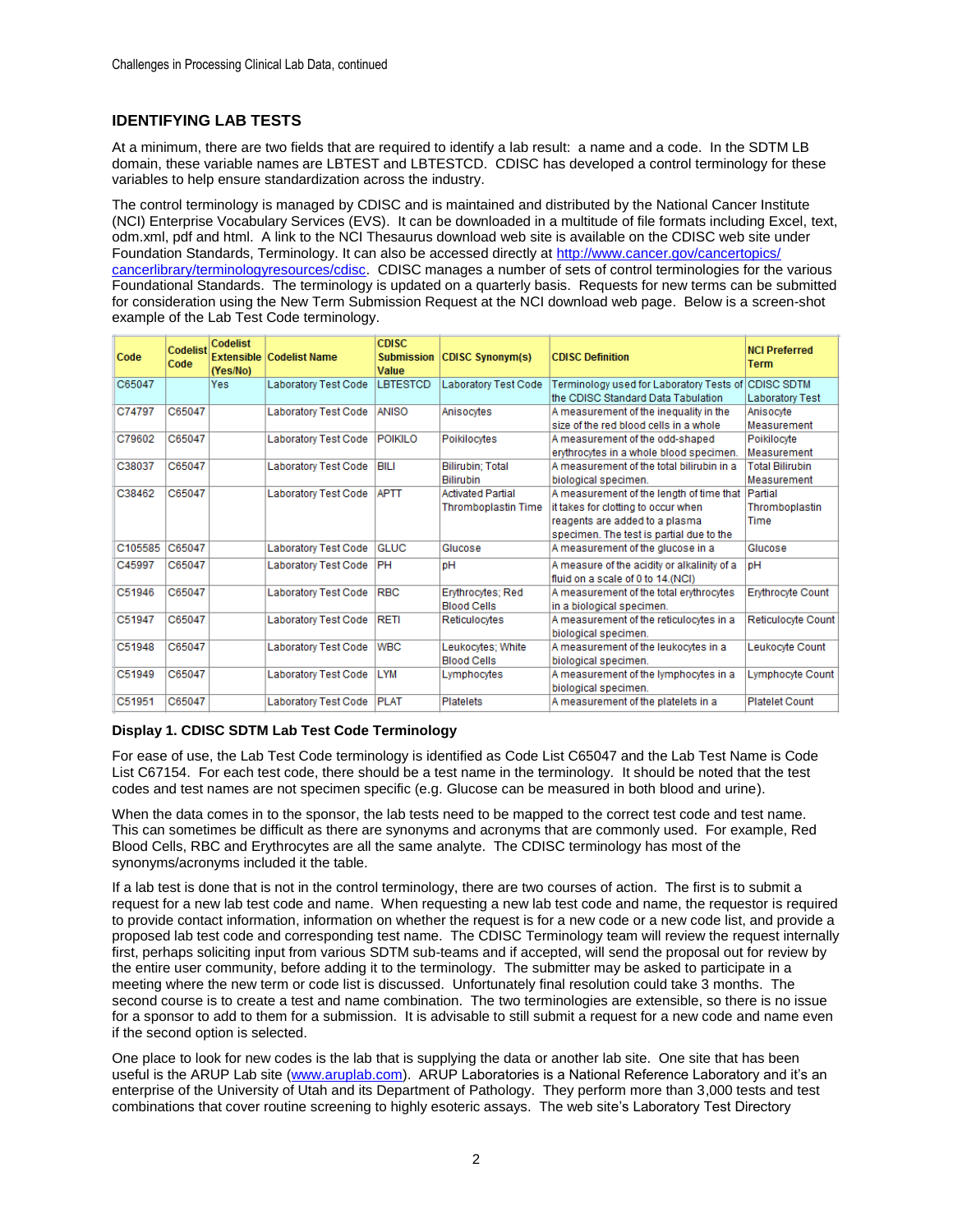includes an mnemonic that can be used in many cases as a starting point for a new test code. The web site will sometimes supply the analyte's reference ranges and a standard unit of measurement. Another potential site to use for new test codes is the Cleveland Clinic Laboratory (portals.clevelandclinic.org/reflab/Home/tabid/4036/ Default.aspx).

|                                                                                                |                                                                                                                                                                                                                                                                                            | <b>Search Site</b><br><b>Laboratory Test Directory</b> |                 |                                                           |
|------------------------------------------------------------------------------------------------|--------------------------------------------------------------------------------------------------------------------------------------------------------------------------------------------------------------------------------------------------------------------------------------------|--------------------------------------------------------|-----------------|-----------------------------------------------------------|
| LABORATORIES                                                                                   | <b>Laboratory Test Directory</b>                                                                                                                                                                                                                                                           | <b>Browse A-Z</b>                                      | Search the LTD. | $\alpha$                                                  |
| <b>Pancreatic Polypeptide</b>                                                                  |                                                                                                                                                                                                                                                                                            |                                                        |                 | 0099436                                                   |
| Ordering Recommendation ®                                                                      |                                                                                                                                                                                                                                                                                            |                                                        |                 |                                                           |
| Aids in the diagnosis and monitoring of pancreatic neuroendocrine tumors.<br><b>Mnemonic O</b> | Methodology <sup>®</sup>                                                                                                                                                                                                                                                                   |                                                        |                 | <b>ARUP</b> Consult <sup>®</sup><br><b>Disease Topics</b> |
| <b>PAN POLY</b><br><b>Performed O</b>                                                          | Quantitative Radioimmunoassay<br>Reported <sup>O</sup>                                                                                                                                                                                                                                     |                                                        |                 | VIPoma<br><b>NET</b><br><b>MEN</b>                        |
| Wed                                                                                            | $3-11$ days                                                                                                                                                                                                                                                                                |                                                        |                 | <b>Tumor Markers</b>                                      |
| New York DOH Approval Status <sup>®</sup>                                                      |                                                                                                                                                                                                                                                                                            |                                                        |                 |                                                           |
| Specimen Required <sup>®</sup>                                                                 | Patient Preparation: Patient should be fasting for 10 hours prior to collection of specimen.                                                                                                                                                                                               |                                                        |                 |                                                           |
|                                                                                                | Collect: Serum separator tube or plain red.                                                                                                                                                                                                                                                |                                                        |                 |                                                           |
|                                                                                                | Specimen Preparation: Allow specimen to sit in collection tube for 15-20 minutes at room temperature for proper clot formation.<br>Centrifuge and separate serum from cells ASAP or within 2 hours of collection. Transfer 1 mL serum to an<br>ARUP Standard Transport Tube. (Min: 0.5 mL) |                                                        |                 |                                                           |
| Storage/Transport Temperature: Frozen.                                                         |                                                                                                                                                                                                                                                                                            |                                                        |                 |                                                           |
|                                                                                                | Unacceptable Conditions: Plasma. Severely hemolyzed or lipemic specimens.                                                                                                                                                                                                                  |                                                        |                 |                                                           |
| Remarks:                                                                                       |                                                                                                                                                                                                                                                                                            |                                                        |                 |                                                           |
|                                                                                                | Stability: After separation from cells: Ambient: 24 hours; Refrigerated: 24 hours; Frozen: 2 months                                                                                                                                                                                        |                                                        |                 |                                                           |
| Reference Interval <sup>®</sup>                                                                |                                                                                                                                                                                                                                                                                            |                                                        |                 |                                                           |
| 0-435 pg/mL                                                                                    |                                                                                                                                                                                                                                                                                            |                                                        |                 |                                                           |
| Interpretive Data ®                                                                            |                                                                                                                                                                                                                                                                                            |                                                        |                 |                                                           |

### **Display 2. ARUP Laboratory Test Directory Sample**

| <b>Cleveland Clinic</b>              |                                                                                                |                 |                |                             |                                                                    |  |  |  |
|--------------------------------------|------------------------------------------------------------------------------------------------|-----------------|----------------|-----------------------------|--------------------------------------------------------------------|--|--|--|
|                                      | <b>Cleveland Clinic Laboratories</b><br>TRUST in us for everything you need in a reference lab |                 |                |                             |                                                                    |  |  |  |
| Home                                 | Search Results                                                                                 |                 |                |                             | <b>Search Test Information</b>                                     |  |  |  |
| <b>Anatomic Pathology</b>            |                                                                                                |                 |                | $\Box$                      | <b>ABCDFFGHIJKLMN</b>                                              |  |  |  |
| <b>Clinical Pathology</b>            | <b>Ordering Mnemonic Search Results</b>                                                        |                 |                |                             |                                                                    |  |  |  |
| <b>Molecular Pathology</b>           | Located 4 tests containing 'panc' in (and sorted by) Ordering Mnemonic                         |                 |                |                             | $1$ To $9$                                                         |  |  |  |
| <b>Test Directory</b>                |                                                                                                |                 |                |                             | Search                                                             |  |  |  |
| <b>SiteMap</b>                       |                                                                                                | Ordering        | <b>Billing</b> | Print                       | <b>Test Name</b><br>$\overline{ }$                                 |  |  |  |
| <b>Site Search</b>                   | No. Test Name                                                                                  | <b>Mnemonic</b> | Code           | CPT Code                    |                                                                    |  |  |  |
|                                      | Pancreatic Polypeptide<br>1                                                                    | <b>PANC</b>     | 75675          | 83519                       | Submit                                                             |  |  |  |
| Quick Clicks                         | Pancreatic Elastase, Fecal<br>2.                                                               | PANCEF          | 83044          | 83520                       | Search Tips                                                        |  |  |  |
| <b>About Us</b><br><b>Algorithms</b> | Pancreatitis Panel<br>3.                                                                       | PANCPL          | 83724          | 81223, 81224,<br>81404 (x2) | Please contact Client Services<br>(216.444.5755) if you are unable |  |  |  |
| <b>Billing Information</b>           | Pancreastatin<br>$\Delta$                                                                      | PANCST          | 88584          | 83519                       | to locate a test in the directory.                                 |  |  |  |
| Careers                              |                                                                                                |                 |                |                             |                                                                    |  |  |  |

**Display 3. Cleveland Clinic Laboratory Test Code Sample**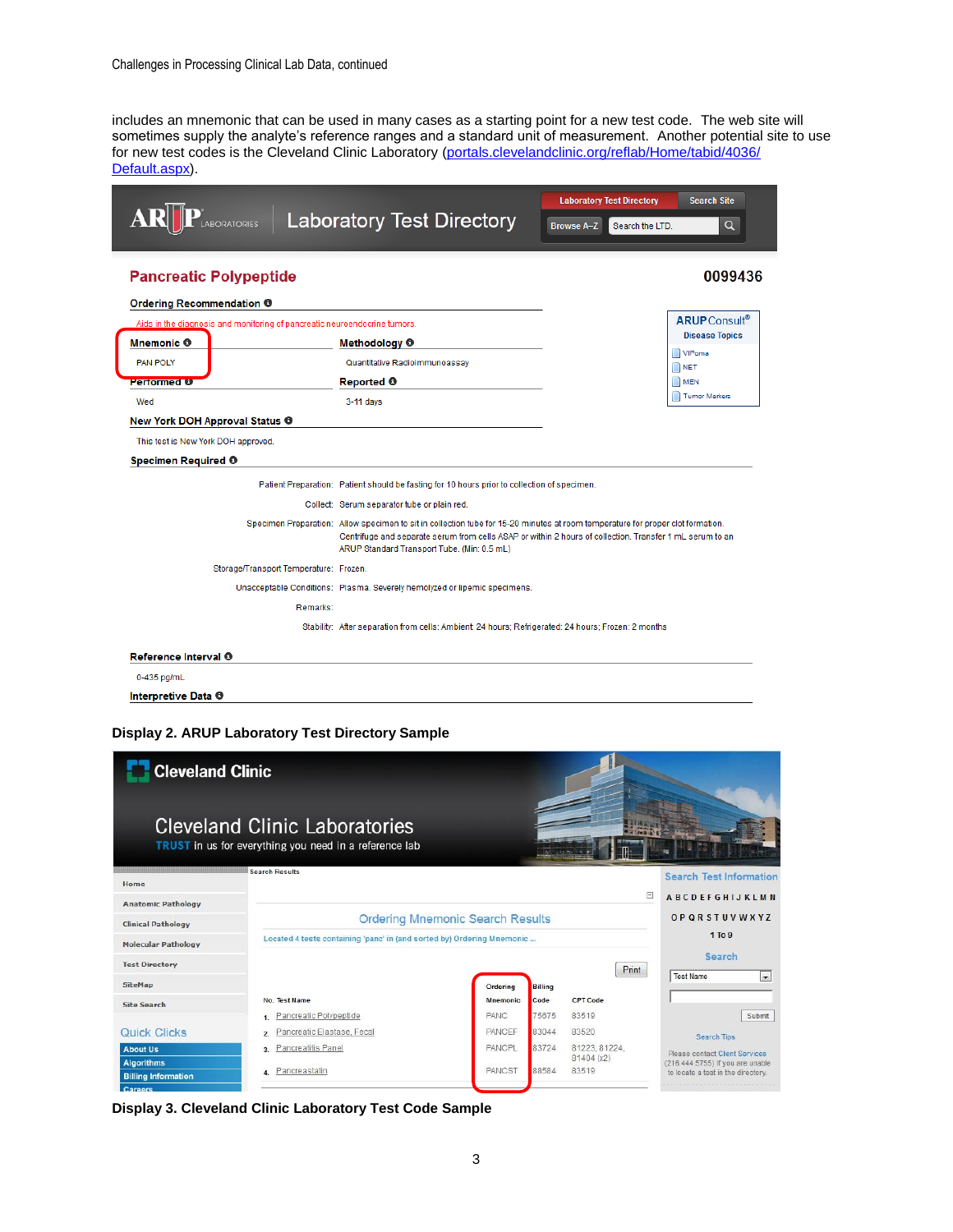When creating new lab test codes, there are a number of rules that need to be followed.

- 1. Test names must be limited to 8 characters, and cannot start with a number, nor can they contain characters other than letters, numbers, or underscores. This is a SAS V5 Transport file limitation, and since use of SAS V5 is specified in the current guidance this limitation will be in effect until the use of other formats (such as XML) becomes acceptable to regulatory authorities.
- 2. Variable descriptive names (labels), up to 40 characters, should be provided as data variable labels.
- 3. Use the entire test name for the variable if the text name is 8 characters or less.
- 4. Test names do not contain the matrix of the specimen. This information is populated in the specimen type field (LBSPEC).
- 5. Lab tests where results can be expressed as qualitative, semi-quantitative or quantitative should all have the same variable name.
- 6. If there are multiple tests with the same base, (e.g, Bilirubin, Direct Bilirubin, Indirect Bilirubin) the base text goes first and the qualifiers are suffixes; BILI, BILDIR, BILIND.
- 7. For all differential test names the absolute count is a short defined term (e.g, EOS, BASO) and the ratio/percentage has the same short pneumonic with a second short pneumonic for the denominator e.g, LE for leukocytes (EOSLE, Eosinophils/Leukocytes), LY for lymphocytes (LYMMCELY, Lymphoma Cells/Lymphocytes), RBC for erythrocytes (RETIRBC, Reticulocytes/Erythrocytes). LY will be used when there is a denominator. When lymphocyte(s) is part of the core test name use LYM.
- 8. Rule 7 above states that LY will be used when there is a denominator. When lymphocyte(s) is part of the core test name use LYM.
- 9. Use HPO for hypo and HPR for hyper as prefix.
- 10. Use 'biological specimen' instead of 'biological sample' in the definition
- 11. Use BLST as a prefix for blasts so that all blasts sort together
- 12. Use CY as a prefix for crystals
- 13. Use CS as a prefix for casts
- 14. Use AB as a suffix for antibody
- 15. Use AG as a suffix for antigen
- 16. Use AC as an abbreviation for acid
- 17. Use CE as an abbreviation for cells
- 18. Use EPI as an abbreviation for epithelial
- 19. Will save CR for 'corrected'. This would apply to test results that are corrected
- 20. Use FR an abbreviation for Free
- 21. Use FG an abbreviation for Fragment
- 22. Use LG an abbreviation for Large
- 23. Use CREAT or CRT for creatinine
- 24. For multiple related tests place the core concept first so all will sort together
- 25. For alpha use A or AL
- 26. For any item that has components and is also expressed as a total, the components will have LBTESTCD defined as the item with a suffix and the total value will be the item code with no "total" in LBTESTCD - total will be in the definition
- 27. Use VLD or VL as a suffix for viral load as needed to fit the 8 character rule.
- 28. Use AT for active and use IT for inactive
- 29. HEX will be the shortened text for the notion of six
- 30. Calculations that require two or more separate collections or time points will not be assigned controlled lab test codes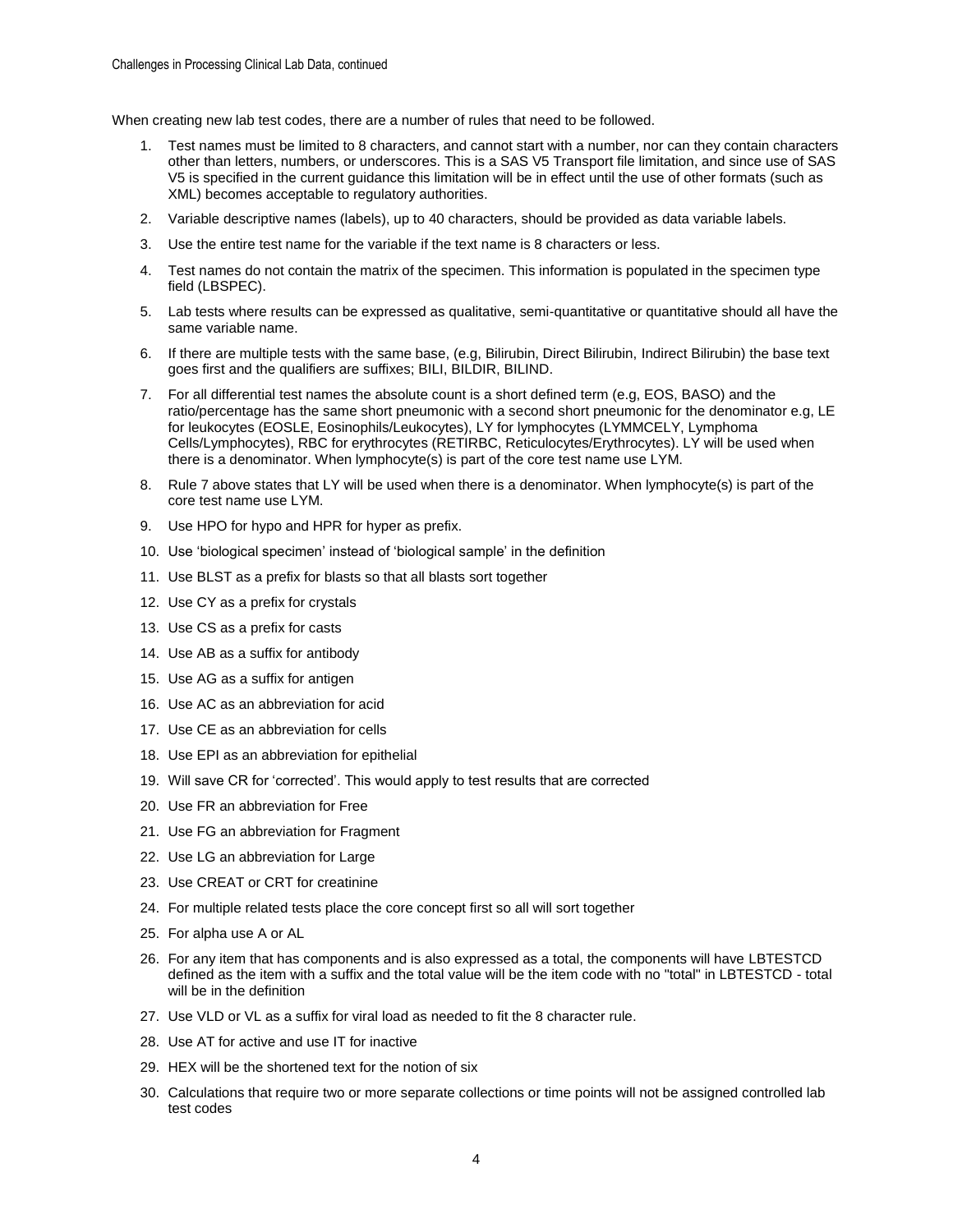- 31. Use the first letter of the genus and 2 letters for the species
- 32. Use TXN for toxin
- 33. Use A for activity
- 34. Use IDX for index

Once test codes and test names are assigned, it is useful to look to higher level groupings that can aid in the review and reporting of the lab results.

#### **GROUPS AND SUB-GROUPS**

The most common grouping of lab specimens are Chemistry, Hematology and Urine, but this list is far from complete. Additional groups include Drug Screening, Fertility, Genetics, Toxicology, Immunology, Virology, Histology, Cytology and Pathology, to name a few. These higher level groupings are usually stored in the LBCAT variable and should use a sponsor defined terminology that is consistent across a submission.

A number of the groups have sub-groups. For example, Hematology can have Coagulation, Complete Blood Counts (CBC) and WBC Differentials and Chemistry can have Lipids, Endocrine, Liver (Hepatic) Function Tests, Renal (Kidney) Function Tests, Electrolytes, Proteins, Cardiovascular and Thyroid Function Tests. These values are usually stored in the LBSCAT variable and should use a sponsor defined terminology that is consistent across a submission.

### **REFERENCE RANGES**

A reference range, also known as a normal range, is a range of values where a specified percentage of samples fall for a given analyte and partition. A common interval is 95%, but may vary. Partitions subset the population and usually include factors such as the subject's age, gender and sometimes race (e.g. PSA and eGFR in African Americans).

Reference ranges are usually specific to a laboratory site, so even though a sponsor is using a central lab, if samples are shipped to more than one laboratory location, the reference ranges can vary.

Reference ranges can also change over time. Labs are required to review their reference ranges on a regular basis. Reference ranges can also change when the lab changes or recalibrates machinery or if a method for analysis is changed.

Most central labs have the ability to attach reference ranges to test results when they are sent to the sponsor. Smaller and specialized labs may not have the computing resources to provide that service and it falls on the sponsor to attach the reference ranges for reporting. When an electronic version of reference ranges comes to the programmer, it can be a challenge as reference range partitions for the analytes may vary. One approach in dealing with this is to duplicate all reference ranges for all partitions, but that may not work as some may have different age partitions and varying start dates. With the exception of the race partition, using simple PROC SQL code works well in this application. (Reference ranges for PDA and eGFR vary for African Americans and a temporary flag variable can be created to indicate African American or not. That variable is then added to the JOIN ON statement.)

To illustrate, we can use a small subset of data. For simplicity it's assumed that there is only one lab site. If more than one site is used, the lab site variable will need to be added to both data sets and included on the PROC SQL code below.

First the sample reference ranges. The coloring and first column, which is a row number, are used to help in tracking the steps and are not part of the actual data set.

|                | <b>LBTESTCD</b> | <b>STARTDTC</b> | <b>ENDDTC</b> | <b>SEX</b> | AGE LO | AGE HI | LO RANGE | <b>HI RANGE</b> |
|----------------|-----------------|-----------------|---------------|------------|--------|--------|----------|-----------------|
| A <sub>1</sub> | <b>ALP</b>      |                 | 2014-03-31    | both       | 25     | 60     | 13       | 131             |
| A <sub>2</sub> | <b>ALP</b>      | 2014-04-01      |               | both       | 25     | 60     | 15       | 135             |
| A <sub>3</sub> | <b>ALP</b>      |                 | 2014-03-31    | both       | 61     |        | 51       | 153             |
| A <sub>4</sub> | <b>ALP</b>      | 2014-04-01      |               | both       | 61     |        | 55       | 150             |
| A <sub>5</sub> | <b>HGB</b>      |                 |               |            |        |        | 12       | 15              |
| A <sub>6</sub> | <b>HGB</b>      |                 |               | M          |        |        | 13.5     | 16.5            |

**Table 1. Lab Reference Range Sample Data**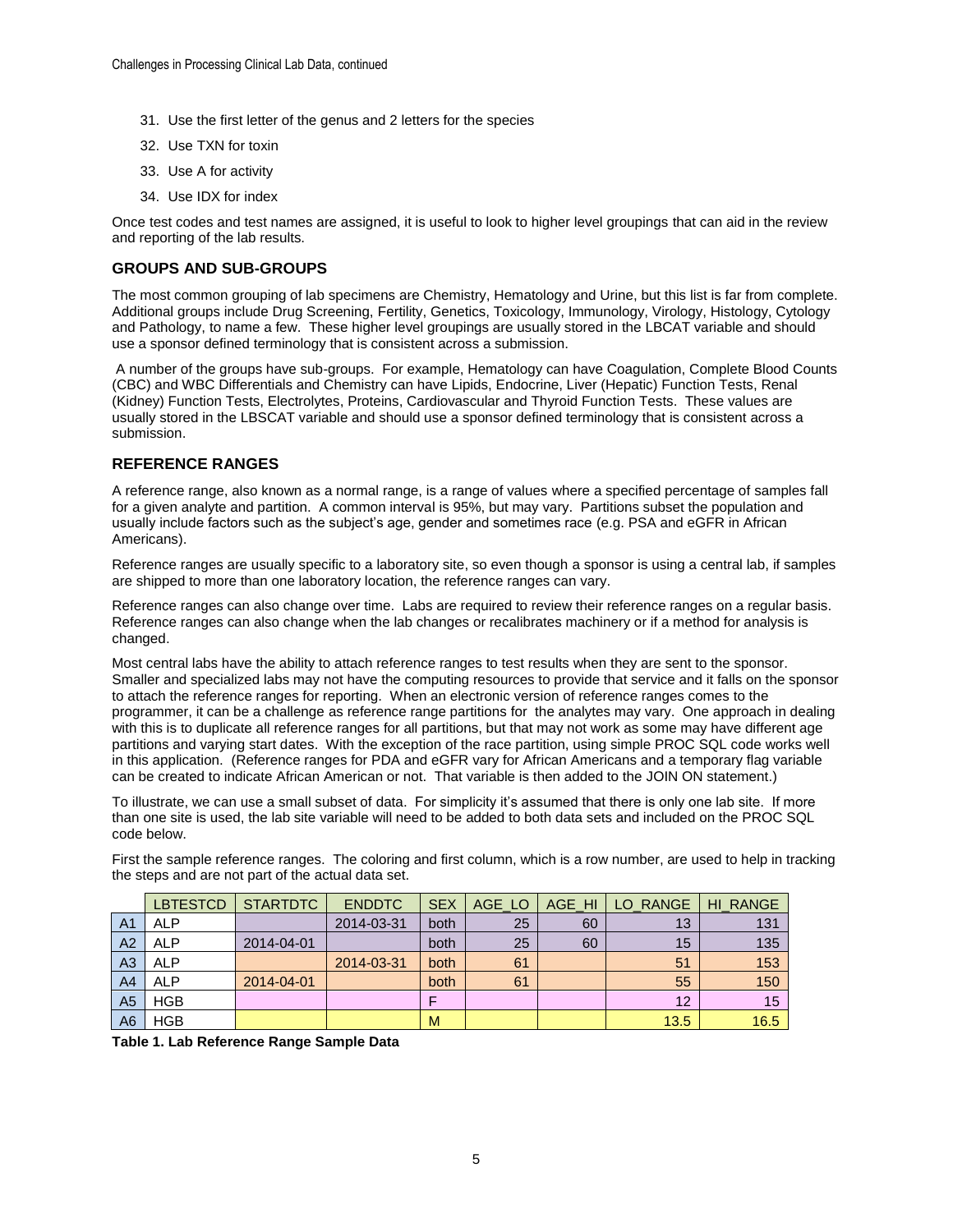|                |                 |                      |            | LВ         |              |                |                |
|----------------|-----------------|----------------------|------------|------------|--------------|----------------|----------------|
|                | <b>LBTESTCD</b> | <b>LBTEST</b>        | <b>SEX</b> | <b>AGE</b> | <b>LBDTC</b> | <b>USUBJID</b> | <b>LBORRES</b> |
| B <sub>1</sub> | <b>ALP</b>      | Alkaline Phosphatase | F          | 30         | 2014-03-21   | S001-001       | 12             |
| <b>B2</b>      | <b>ALP</b>      | Alkaline Phosphatase | F          | 30         | 2014-04-05   | S001-001       | 51             |
| <b>B3</b>      | <b>ALP</b>      | Alkaline Phosphatase | м          | 65         | 2014-03-21   | S001-002       | 152            |
| <b>B4</b>      | <b>ALP</b>      | Alkaline Phosphatase | М          | 65         | 2014-04-05   | S001-002       | 151            |
| <b>B5</b>      | <b>HGB</b>      | Hemoglobin           | F          | 30         | 2014-03-21   | S001-001       | 13.5           |
| <b>B6</b>      | <b>HGB</b>      | Hemoglobin           | F          | 30         | 2014-04-05   | S001-001       | 14.2           |
| <b>B7</b>      | <b>HGB</b>      | Hemoglobin           | м          | 65         | 2014-03-21   | S001-002       | 15.1           |
| B <sub>8</sub> | <b>HGB</b>      | Hemoglobin           | M          | 65         | 2014-04-05   | S001-002       | 14.9           |

Next are the data. Again the first column is a row number for help tracking the progress.

#### **Table 2. Lab Results Sample Data**

Once the data are read in, the next step is to duplicate the reference ranges that are the same for both genders. In this example, they are identified with a code of "both". If the end date and/or high age values are missing, values greatly beyond possibility are supplied. A simple DATA step handles this.

```
**** Duplicate Genderless Reference ****;
**** Ranges for Females and Males ****;
data LABNORM;
    set LABNORM;
   **** if no end date - create one ****;
  if enddtc = '' then enddtc = '2525-01-01';
   **** if no hi age range - create one ****;
   if age hi = . then age hi = 9999;
   if sex = 'both' then do;
     sex = 'F';
      output;
     sex = 'M'; output;
    end;
    else output;
run;
```
Simple PROC SQL logic from Brenda Barber's SUGI22 paper is used to combine the two data sets.

```
**** Combine and Set Reference Ranges ****;
proc SQL;
   create table LB1 as
select 1.*, n.lo range as lbornlo, n.hi_range as lbornhi
 from LB as l left join LABNORM as n
    on l.lbtestcd = n.lbtestcd and l.sex = n.sex and
      (n.age lo \leq 1.age \leq n.age hi) and (n.startdtc \leq lbdtc \leq n.enddtc)
   order by Ibtestcd, sex, age, lbdtc
\mathcal{L}quit;
```
The resulting data set is illustrated in the following table.

|                | <b>LBTEST</b><br><b>CD</b> | <b>LBDTC</b> | <b>SEX</b> | <b>AGE</b> | <b>USUBJID</b> | <b>LBORRES</b> | <b>LBORNLO</b> | <b>LBORNHI</b> |
|----------------|----------------------------|--------------|------------|------------|----------------|----------------|----------------|----------------|
| <b>B1</b>      | <b>ALP</b>                 | 2014-03-21   | F          | 30         | S001-001       | 12             | 13             | 131            |
| <b>B2</b>      | <b>ALP</b>                 | 2014-04-05   | F          | 30         | S001-001       | 51             | 15             | 135            |
| B <sub>3</sub> | <b>ALP</b>                 | 2014-03-21   | M          | 65         | S001-002       | 152            | 51             | 153            |
| <b>B4</b>      | <b>ALP</b>                 | 2014-04-05   | M          | 65         | S001-002       | 151            | 55             | 150            |
| <b>B5</b>      | <b>HGB</b>                 | 2014-03-21   | F          | 30         | S001-001       | 13.5           | 12             | 15             |
| B <sub>6</sub> | <b>HGB</b>                 | 2014-04-05   | F          | 30         | S001-001       | 14.2           | 12             | 15             |
| B7             | <b>HGB</b>                 | 2014-03-21   | M          | 65         | S001-002       | 15.1           | 13.5           | 16.5           |
| B <sub>8</sub> | <b>HGB</b>                 | 2014-04-05   | M          | 65         | S001-002       | 14.9           | 13.5           | 16.5           |

**Table 3. Lab Results Sample Data with Reference Ranges**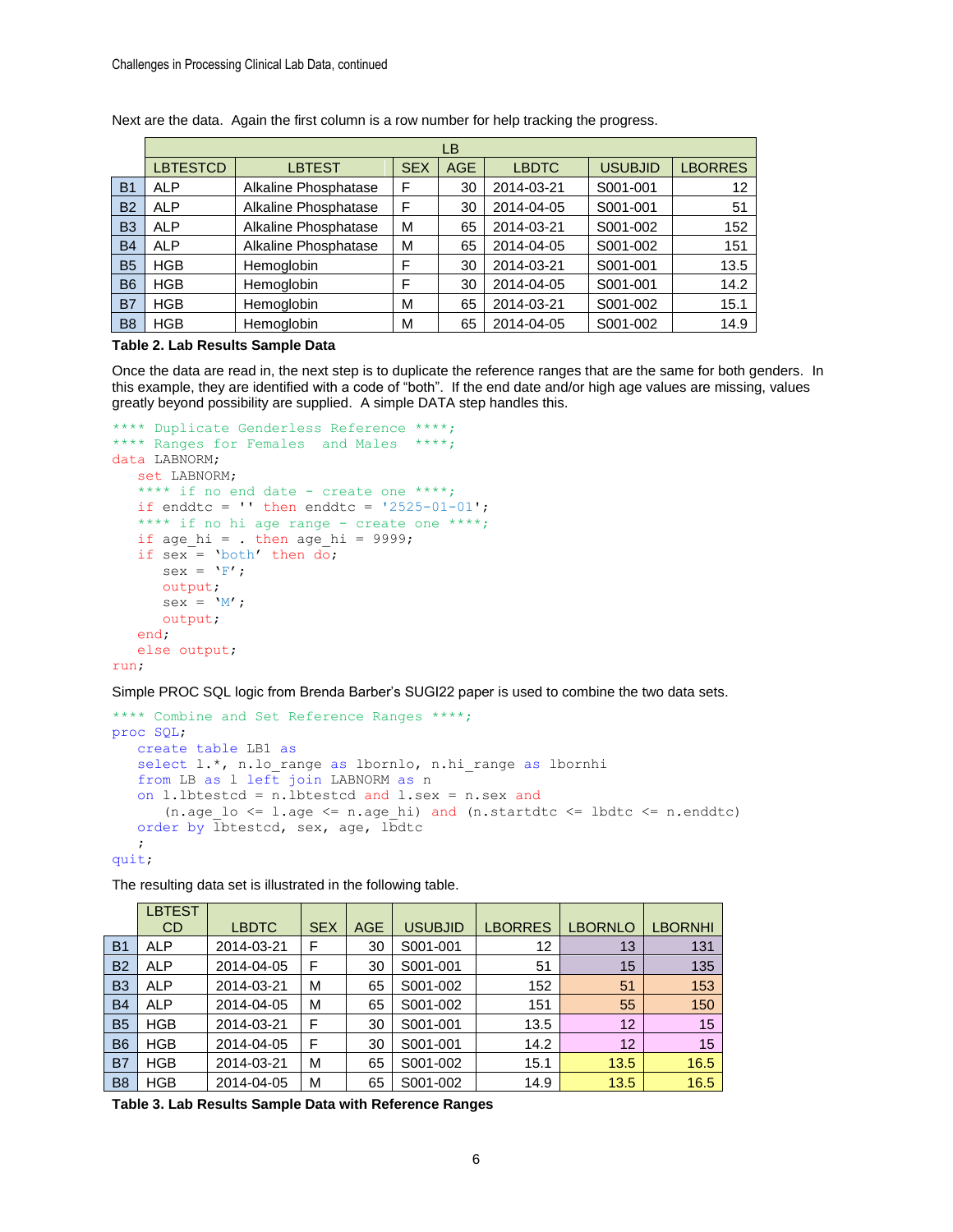If a lab is unable to provide reference ranges, there are some acceptable published sources. A search of the internet will provide a host of results for common and not so common lab tests. www.globalrph.com/labs\_home.htm is referenced by several other sites. The National Institute of Health (NIH) gives some ranges in its A.D.A.M. Medical Encyclopedia at [http://www.nlm.nih.gov/medlineplus/encyclopedia.html.](http://www.nlm.nih.gov/medlineplus/encyclopedia.html) The Merck Manual also publishes reference ranges on-line at www.merckmanuals.com/professional/appendixes/normal\_laboratory\_values/normal\_laboratory [values.html.](http://www.merckmanuals.com/professional/appendixes/normal_laboratory_values/normal_laboratory_%20values.html) There is also a book by Young and Huth titled "SI Units for Clinical Measurements" which supplies reference ranges and unit conversion factors for hundreds of analytes from various specimens.

# **LAB UNITS**

Another major headache associated with lab data and the one that leads to many issues are the units that the analytes are reported in. Many large central labs can report lab test results in just about any unit (assuming there is a conversion factor). Sponsors just need to determine ahead of time which units they want to use when reporting the data. The issue again is when dealing with smaller and specialty labs or if a decision is made later to report in some unit other than that originally reported by the lab.

The SDTM LB domain has two sets of results and reference range variables. One for the original units reported by the lab and one for the sponsor's standardized units used for reporting. Programming the conversions is not difficult if the basics are understood and a conversion factor is available.

There are two major groupings for units, Standard International (SI), also known as metric, and Conventional Units. Conventional Units refer to what most U. S. trained physicians are accustomed to seeing. Within each, there are further variations in amounts. These types of variations account for the majority of conversions.

## **DO THE UNITS MAKE SENSE?**

To really be able to process lab data, a rudimentary understanding of the lab tests is required. While it is usually the responsibility of Data Management and/or Data Monitoring, it may be difficult for personnel in these functions to see where issues exist. In some Database Management Systems (DBMS), the reference ranges are entered once for a lab site and the DBMS automatically merges the units onto the lab results. If a data entry error occurred with the entry of these units or if the person entering the units has no knowledge of lab data and doesn't know to query questionable units, improper units may be entered. Issues are usually first seen when processing the lab data.

Most numeric results are a count of something in some volume or a ratio. Issues occur when the volume is left off or when the units indicate a count is being given where a ratio is expected or vice-versa. If the test code indicates an absolute monocyte count and the units indicate "%", there's an issue. If the units for a Prothrombin Time (PT) indicate a "RATIO", an International Normalized Ratio (INR) result is probably being transmitted in error. Be aware that PT and INR are not the same result. The web sites cited above for lab test codes and reference ranges are good places to get an idea of what units should look like for an analyte. Another good place is the "SI Units for Clinical Measurement" book.

Things become tricky when sites use synonyms for the same units. For Albumin, common Conventional Units are grams per deciliter. Synonyms include G/dL and gm/dL. If a unit comes across as mg/dL, is it a really milligrams per deciliter or a typo ('m' and 'g' inverted)? If the results appear to be a thousand times greater than the gm/dL results then it is probably correct.

The conversion factor for electrolytes in milliequivalent (mEq) to millimoles (mmol) is often 1, but the two units are not the same. Equivalence is based on the Moles of electrons gained or lost in the ionized form from a Mole of the substance. Potassium has a +1 valence, so Moles and equivalents are the same. For calcium, which has a valence of +2, one Mole would be two equivalents.

Another common issue occurs with urine samples when results are reported in amounts per time rather than amounts per volume. Unless the volume per the time interval is also reported, there is no way to convert the units. If the total volume is supplied, calculate what percentage of the total volume the reported volume is and take that percentage of the original result for the standardized result.

### **CONVERSION FACTORS – CREATING STANDARD UNITS**

Per the STDM LB domain, sponsors are to supply lab results in original units and in standard units. The standard units are the units that the sponsor intends to use in analyzing and reporting the results. If the original and standard units are the same, then the conversion factor is 1 and the original results and reference ranges are copied into the standard variables.

The majority of unit conversions involve a count per volume unit. Conversion can be made to either the count or the volume or both and it often gets confusing.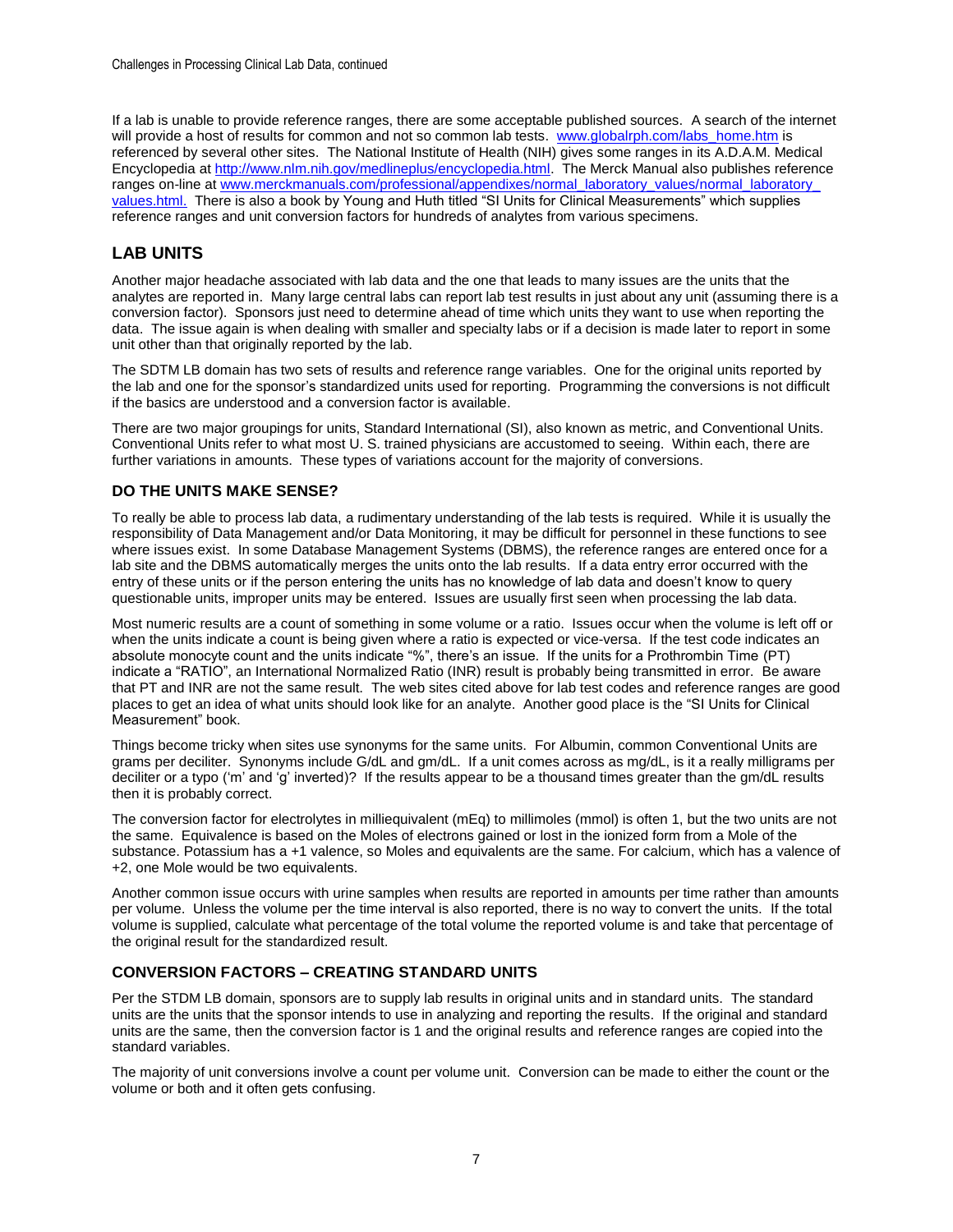

#### **Figure 1. Volume and Count Conversions**

When going from a larger volume to a smaller volume, the result should get smaller (e.g. when going from a liter to a milliliter, divide the result by 1000). Counting is done on packages of items and can be as small as a single item (e.g. a cell) or can be millions of an item. As the size of the packet increases (more of the individual items in a packet), the result will get smaller (e.g. when going from milligrams to grams, divide by 1000). Results are multiplied by the conversion factor when converting in the opposite direction. When modifying both count and volume, the modification is cumulative (e.g. converting from milligrams per liter to grams per milliliter, the result is divided by 1000 for the volume conversion and divided by 1000 again for the count conversion). Sometimes the conversions cancel each other out and the units are synonymous (e.g. converting from grams per liter to milligrams per milliliter).

Another major area of conversion happens when converting from Conventional Units to SI units. Besides the mEq to mmol conversion from above, the major changes are reporting mass in Moles (when the molecular weight is known) and enzyme activity in katals (kat) instead of Enzyme Units (U).

A Mole is the number of atoms contained in 12 grams of carbon-12, the result, referred to as Avogadro's number, is approximately 6.022 x  $10^{23}$ . Following the generalization that the mass in grams of one Mole of atoms of any element is equivalent to its atomic mass, 1 gram of an element is equal to (1 / atomic mass unit (amu) of the element) equals the amount in Moles. To convert a bilirubin sample, 1 gram equals (1 / 584.69) or 0.00171 Moles and 1 milligram is 1000 \* 0.00171 or 1.71 Moles. Finding the amu of an analyte is often a challenge. In the case of bilirubin, one molecule is made up of 33 carbon (12.01 amu), 26 hydrogen (1.01 amu), 4 nitrogen (14.00 amu) and 6 oxygen (16.00 amu) atoms. So the amu of bilirubin is (33 \*12.01) + (26 \* 1.01) + (4 \* 14.00) + (6 \* 16.00) or 584.69.

A katal (KAT) is the SI unit that measures catalytic activity and replaces Enzyme Units (U), though results reported in U are still more prevalent. An Enzyme Unit is the amount of an enzyme that causes 1 μmol of substrate to catalyze in a minute under specific conditions. A kats is the amount of an enzyme that causes 1 mol of substrate to catalyze in a second under specific conditions. The conversion factor is  $1U = 1/60$  micro-kat. Note that an International Unit (IU) is not the same as an Enzyme Unit. An IU is the mass or volume of a substance and the amount varies by the substance with the variation based on the biologic activity of the substance. IUs are mainly used to measure substances with different forms or preparations (e.g. vitamins, hormones, some medications, vaccines, etc.).

Another major headache in conversions is trying to keep track of how many zeroes to use in the conversion factors. A simple chart can help. The following conversion chart may be helpful.

|                | pico-     | nano-       | micro-       | milli-       | deci-        | zero        | thousand     | million      | billion      | trillion     |
|----------------|-----------|-------------|--------------|--------------|--------------|-------------|--------------|--------------|--------------|--------------|
| pico-          | 1.00      | $.00E + 03$ | $1.00E + 06$ | $1.00E + 09$ | $1.00E + 11$ | $.00E + 12$ | 1.00E+15     | $1.00E + 18$ | 1.00E+21     | 1.00E+24     |
| nano-          | 1.00E-03  | 1.00        | $1.00E + 03$ | $1.00E + 06$ | $1.00E + 08$ | $.00E + 09$ | 1.00E+12     | $1.00E + 15$ | 1.00E+18     | 1.00E+21     |
| micro-         | $.00E-06$ | 1.00E-03    | 1.00         | $1.00E + 03$ | $1.00E + 05$ | 1.00E+06    | 1.00E+09     | $1.00E + 12$ | 1.00E+15     | 1.00E+18     |
| milli-         | $.00E-09$ | 1.00E-06    | 1.00E-03     | 1.00         | 1.00E+02     | $.00E + 03$ | 1.00E+06     | $1.00E + 09$ | 1.00E+12     | 1.00E+15     |
| deci-          | 1.00E-11  | 1.00E-08    | 1.00E-05     | 1.00E-02     | 1.00         | $.00E + 01$ | $1.00E + 04$ | $1.00E + 07$ | $1.00E + 10$ | 1.00E+13     |
| zero           | $.00E-12$ | 1.00E-09    | 1.00E-06     | 1.00E-03     | $.00E-01$    | 1.00        | $1.00E + 03$ | $1.00E + 06$ | 1.00E+09     | $1.00E + 12$ |
| thousand       | $.00E-15$ | 1.00E-12    | 00E-09.I     | 1.00E-06     | $.00E-04$    | 1.00E-03    | 1.00         | $1.00E + 03$ | 1.00E+06     | 1.00E+09     |
| million        | $.00E-18$ | 1.00E-15    | 00E-12       | 1.00E-09     | $.00E - 07$  | 1.00E-06    | 1.00E-03     | 1.00         | 1.00E+03     | 1.00E+06     |
| <b>billion</b> | .00E-21   | 1.00E-18    | 1.00E-15     | 1.00E-12     | $.00E-10$    | 1.00E-09    | 1.00E-06     | I.00E-03     | 1.00         | $.00E + 03$  |
| trillion       | $.00E-24$ | 1.00E-21    | $.00E-18$    | 1.00E-15     | $.00E-13$    | 1.00E-12    | 1.00E-09     | $.00E-06$    | 1.00E-03     | 1.00         |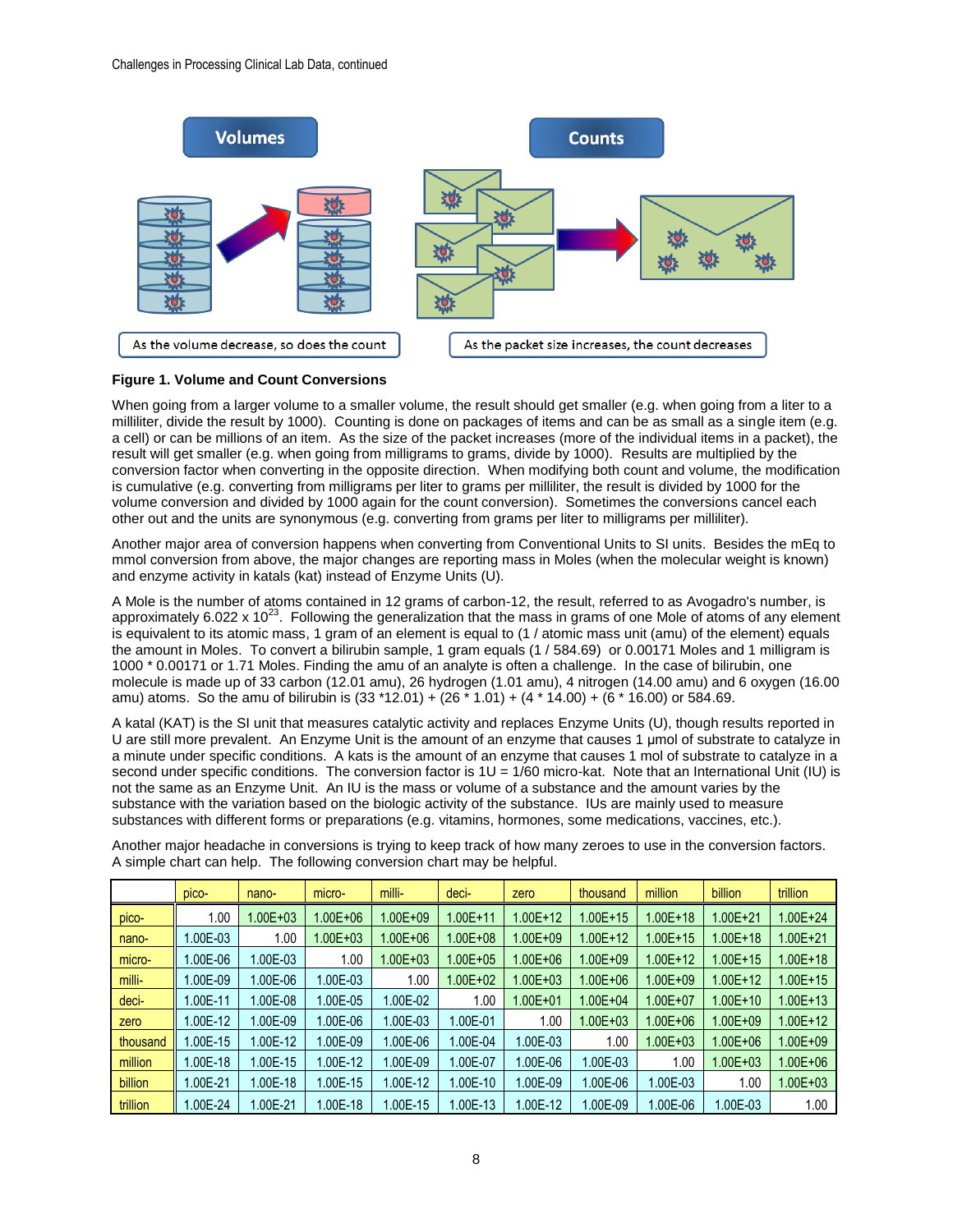#### **Table 4. Conversion Chart**

A few examples on how to use the chart. Example 1, changing volumes – liter to milliliter. Find zero on the vertical ( $6<sup>th</sup>$  row) and go horizontally until the column with the milli- heading ( $4<sup>th</sup>$  column). The result is 1.00E-03. This indicates that the result should be reduced by dividing by 1,000 (3 zeroes) (or multiplying by 0.001). Going from milliliters to liters, go to the milli- (4<sup>th</sup>) row over to the zero (6<sup>th</sup>) column. The result is 1.00+03, indicating an increase in the volume and result by multiplying by 1,000. Example 2, changing counts – cells to millions of cells. Starting on the zero ( $6<sup>th</sup>$ ) column and going down to the million ( $8<sup>th</sup>$ ) row, the result is 1.00E-6, indicating a decrease in the result as the size of packets increase and the number of packets decreases. The conversion is to divide the result by 1,000,000.

There are many on-line tools and books that will supply conversion factors. If a web-site won't provide the actual conversion factor, requesting the conversion of value 1 will provide the conversion factor. Molecular weights for elements and numerous molecules are easy to find on-line. If a particular molecular weight can't be found, hopefully the elemental structure will be available and the weight calculated based on the process described above. If all else fails, contact the lab that generated the results. Hopefully they can provide conversion factors or provide the results in alternate units.

One final conversion topic – dealing with White Blood Cell (WBC) Differentials. There are five types of WBCs: Basophils, Eosinophils, Lymphocytes, Monocytes and Neutrophils. Neutrophils are made up of Segmented Neutrophils and Banded Neutrophils. Lymphocytes are made up of B-cells, T-cells and natural killer cells. A WBC result will be the sum of the absolute count of the five different types. Results for the differentials will be either reported as absolute counts or the percentage of the cell type in relation to the total WBC result.

Conversion of the results of the differentials from absolute to percent and vice-versa is possible. The first step is to merge the WBC result with the subject / time point matched differential. To convert from absolute to percent, divide the absolute differential result by the WBC count and multiply by 100. To convert from percent to absolute, divide the percent differential by 100 and multiply by the WBC count. Be aware that the converted results are only estimates and may not add up to the WBC count or 100%.

It is not possible to convert the reference ranges. The matched WBC count is the result for the subject at that specific time point, not the averaged WBC count from the multitude of reference specimens used to generate the reference ranges. If the converted reference ranges are needed, they must be obtained from the original lab.

## **URINALYSIS RESULTS**

Urinalysis results are many times evaluated using a dipstick testing method that produces qualitative (positive / negative) or semi-quantitative (1+, 2+, 3+ 4+) results. If a microscopic examination is done, cast, cell and crystal results can be supplied in a semi-quantitative manner (e.g. none, trace, few, some, many, too numerous to count). Some sponsors code these results to make them easier to work with. A table is built for each analyte and the possible character results are mapped to numeric equivalents. See the table below for an example.

| Analyte    |                 | 0.5          |            |             |                 | 4                            |
|------------|-----------------|--------------|------------|-------------|-----------------|------------------------------|
|            | υ,              |              | ι+.        | $2+$        | $3+$            | -4+.                         |
|            |                 |              | +1,        | $+2$        | $+3$ .          | +4.                          |
|            | NONE.           |              |            | $++$ .      | $^{++}$         | $+ + + +$                    |
|            | NONE SEEN,      | <b>TRACE</b> | <b>FEW</b> | <b>SOME</b> | MANY            | TNTC,                        |
| <b>XXX</b> | <b>NEGATIVE</b> |              |            |             | <b>POSITIVE</b> | <b>TOO NUMEROUS TO COUNT</b> |

**Table 5. Sample Urine Numeric Conversion Chart**

This type of chart should be constructed with medical personnel who are familiar with urine results and the methods of analysis used by the sponsor on the results.

Once there are numeric representations, it is easier to do change from baseline and shift table analyses with the results.

## **LABORATORY ABNORMLITY CRITERIA**

The analysis of lab data usually involves the application of some type of abnormality criteria to the lab results in order to evaluate the safety and sometimes the efficacy of a drug. There are numerous sets of criteria, including the National Cancer Institute's *Common Terminology Criteria for Adverse Events* (NCI CTCAE), the FDA's *Toxicity Grading Scale for Healthy Adult and Adolescent Volunteers Enrolled in Preventive Vaccine Clinical Trials*, the Drug-Induced Liver Injury Network (DILIN) *Severity Grading In Drug Induced Liver Injury (DILI)*, and the NIH's *Division Of Aids Table For Grading The Severity Of Adult And Pediatric Adverse Events*. There are many more published criteria and modified versions of the published criteria for disease specific expected lab values. Sponsors may also have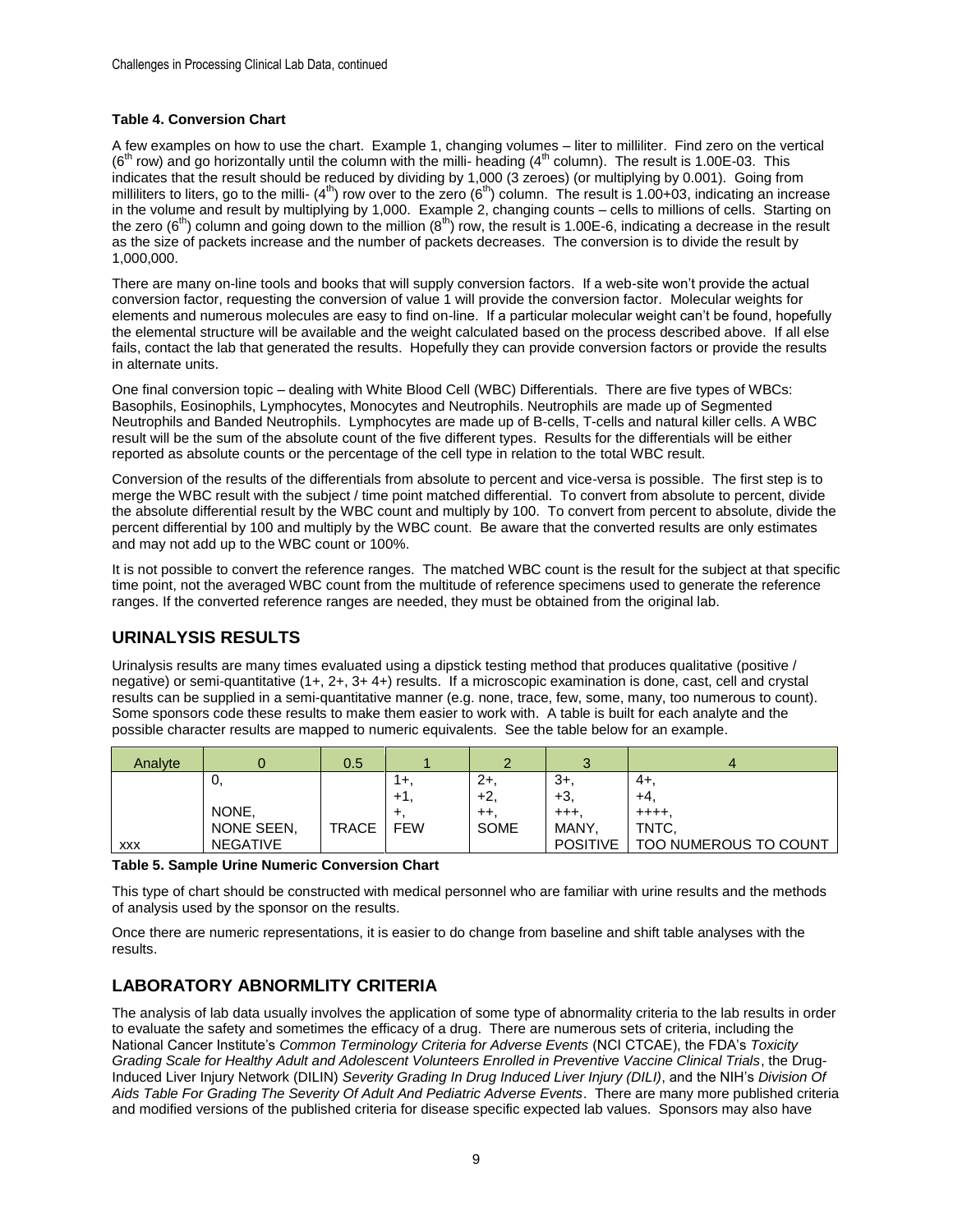their own set of abnormality criteria. Finally there is simply the evaluation of results being outside the reference ranges (Out-of-Normal Range – ONR).

If using one of the published Adverse Event criteria, some detective work is required as the criteria covers more than lab abnormalities and the lab criteria may be buried. Certain conditions may also involve multiple lab analytes that would lead to a toxicity grading greater than zero. One example seen below in Display 5 is the Chronic Kidney Disease that looks at GFR (estimated Glomerular Filtration Rate), creatinine clearance and urinary protein. Other criteria require a knowledge of the equipment used to analyze the specimen as seen in the NCI CTCAE criteria for Cardiac Troponin I (see Display 4 below.).

| Cardiac troponin I increased                                                                                          | Levels above the upper limit  |  | Levels consistent with      |  |  |  |  |  |
|-----------------------------------------------------------------------------------------------------------------------|-------------------------------|--|-----------------------------|--|--|--|--|--|
|                                                                                                                       | of normal and below the level |  | myocardial infarction as    |  |  |  |  |  |
|                                                                                                                       | of myocardial infarction as   |  | defined by the manufacturer |  |  |  |  |  |
|                                                                                                                       | defined by the manufacturer   |  |                             |  |  |  |  |  |
| Definition: A laboratory test result which indicates increased levels of cardiac troponin I in a biological specimen. |                               |  |                             |  |  |  |  |  |

**Display 4. NCI CTCAE Criteria for Cardiac Troponin I**

|                                                                                                                                                                                     |                                                                                                                           | Renal and urinary disorders   |                              |                                    |       |  |  |  |  |
|-------------------------------------------------------------------------------------------------------------------------------------------------------------------------------------|---------------------------------------------------------------------------------------------------------------------------|-------------------------------|------------------------------|------------------------------------|-------|--|--|--|--|
|                                                                                                                                                                                     |                                                                                                                           |                               | Grade                        |                                    |       |  |  |  |  |
| <b>Adverse Event</b>                                                                                                                                                                |                                                                                                                           | $\overline{2}$                | 3                            | 4                                  | 5     |  |  |  |  |
| Acute kidney injury                                                                                                                                                                 | Creatinine level increase of                                                                                              | Creatinine 2 - 3 x above      | Creatinine >3 x baseline or  | Life-threatening                   | Death |  |  |  |  |
|                                                                                                                                                                                     | >0.3 mg/dL; creatinine 1.5 -                                                                                              | baseline                      | >4.0 mg/dL; hospitalization  | consequences; dialysis             |       |  |  |  |  |
|                                                                                                                                                                                     | 2.0 x above baseline                                                                                                      |                               | indicated                    | indicated                          |       |  |  |  |  |
| Definition: A disorder characterized by the acute loss of renal function and is traditionally classified as pre-renal (low blood flow into kidney), renal (kidney damage) and post- |                                                                                                                           |                               |                              |                                    |       |  |  |  |  |
| renal causes (ureteral or bladder outflow obstruction).                                                                                                                             |                                                                                                                           |                               |                              |                                    |       |  |  |  |  |
| Bladder perforation                                                                                                                                                                 |                                                                                                                           | Extraperitoneal perforation,  | Intraperitoneal perforation; | Life-threatening                   | Death |  |  |  |  |
|                                                                                                                                                                                     |                                                                                                                           | indwelling catheter indicated | elective radiologic.         | consequences; organ failure;       |       |  |  |  |  |
|                                                                                                                                                                                     |                                                                                                                           |                               | endoscopic or operative      | urgent operative intervention      |       |  |  |  |  |
|                                                                                                                                                                                     |                                                                                                                           |                               | intervention indicated       | indicated                          |       |  |  |  |  |
|                                                                                                                                                                                     | Definition: A disorder characterized by a rupture in the bladder wall.                                                    |                               |                              |                                    |       |  |  |  |  |
| Bladder spasm                                                                                                                                                                       | Intervention not indicated                                                                                                | Antispasmodics indicated      | Hospitalization indicated    |                                    |       |  |  |  |  |
|                                                                                                                                                                                     | Definition: A disorder characterized by a sudden and involuntary contraction of the bladder wall.                         |                               |                              |                                    |       |  |  |  |  |
| Chronic kidney disease                                                                                                                                                              | eGFR (estimated Glomerular                                                                                                | eGER or CrCl 59 - 30          | eGFR or CrCl 29 - 15         | eGER or CrCl ≤15 ml/min/1.73 Death |       |  |  |  |  |
|                                                                                                                                                                                     | Filtration Rate) or CrCl                                                                                                  | ml/min/1.73 m2                | ml/min/1.73 m2               | m2; dialysis or renal              |       |  |  |  |  |
|                                                                                                                                                                                     | (creatinine clearance) <lln -<="" td=""><td></td><td></td><td>transplant indicated</td><td></td></lln>                    |                               |                              | transplant indicated               |       |  |  |  |  |
|                                                                                                                                                                                     | 60 ml/min/1.73 m2 or                                                                                                      |                               |                              |                                    |       |  |  |  |  |
|                                                                                                                                                                                     | proteinuria 2+ present; urine                                                                                             |                               |                              |                                    |       |  |  |  |  |
|                                                                                                                                                                                     | protein/creatinine >0.5                                                                                                   |                               |                              |                                    |       |  |  |  |  |
|                                                                                                                                                                                     | Definition: A disorder characterized by gradual and usually permanent loss of kidney function resulting in renal failure. |                               |                              |                                    |       |  |  |  |  |

### **Display 5. CTCAE Criteria**

Another issue is that some analytes have bi-directional criteria (hyper-/hypo-). One example in the NCI CTCAE is blood glucose criteria.

| <b>NCI CTCAE Criteria for Glucose (version 4.03)</b> |                  |                                   |                               |                            |                       |         |  |  |  |
|------------------------------------------------------|------------------|-----------------------------------|-------------------------------|----------------------------|-----------------------|---------|--|--|--|
| Directionality                                       | Grade 0          | Grade 1                           | Grade 2                       | Grade 3                    | Grade 4               | Grade 5 |  |  |  |
| Hyperglycemia                                        | value $\leq$ ULN | value $>ULN -$<br>$160$ mg/dL     | value $>160 -$<br>$250$ mg/dL | $>250 - 500$<br>mq/dL      | $>500$ mg/dL          | Death   |  |  |  |
| Hypoglycemia                                         | value $>=$ LLN   | value <lln -<br="">55 mg/dL</lln> | value $<$ 55 - 40<br>mg/dL    | value $<$ 40 - 30<br>mq/dL | value $< 30$<br>mg/dL | Death   |  |  |  |

#### **Table 6. Table of NCI CTCAE Glucose Criteria**

There are two basic ways of dealing with bi-directional criteria. The first is to indicate the direction of the abnormality (Low/Hypo or High/Hyper) in the grading. A second way is to create new test codes that indicates the directionality (e.g. GLUC-L and GLUC-H). Unfortunately, neither of these methods conform with SDTM requirements. Per the SDTM Implementation Guide version 3.1.3, LBTOXGR, which records the toxicity grade if one exists, is only supposed to contain the numeric value if the scale is numeric, as is the case in NCI CTCAE. New test codes for glucose are not acceptable as there is already a code defined (GLUC).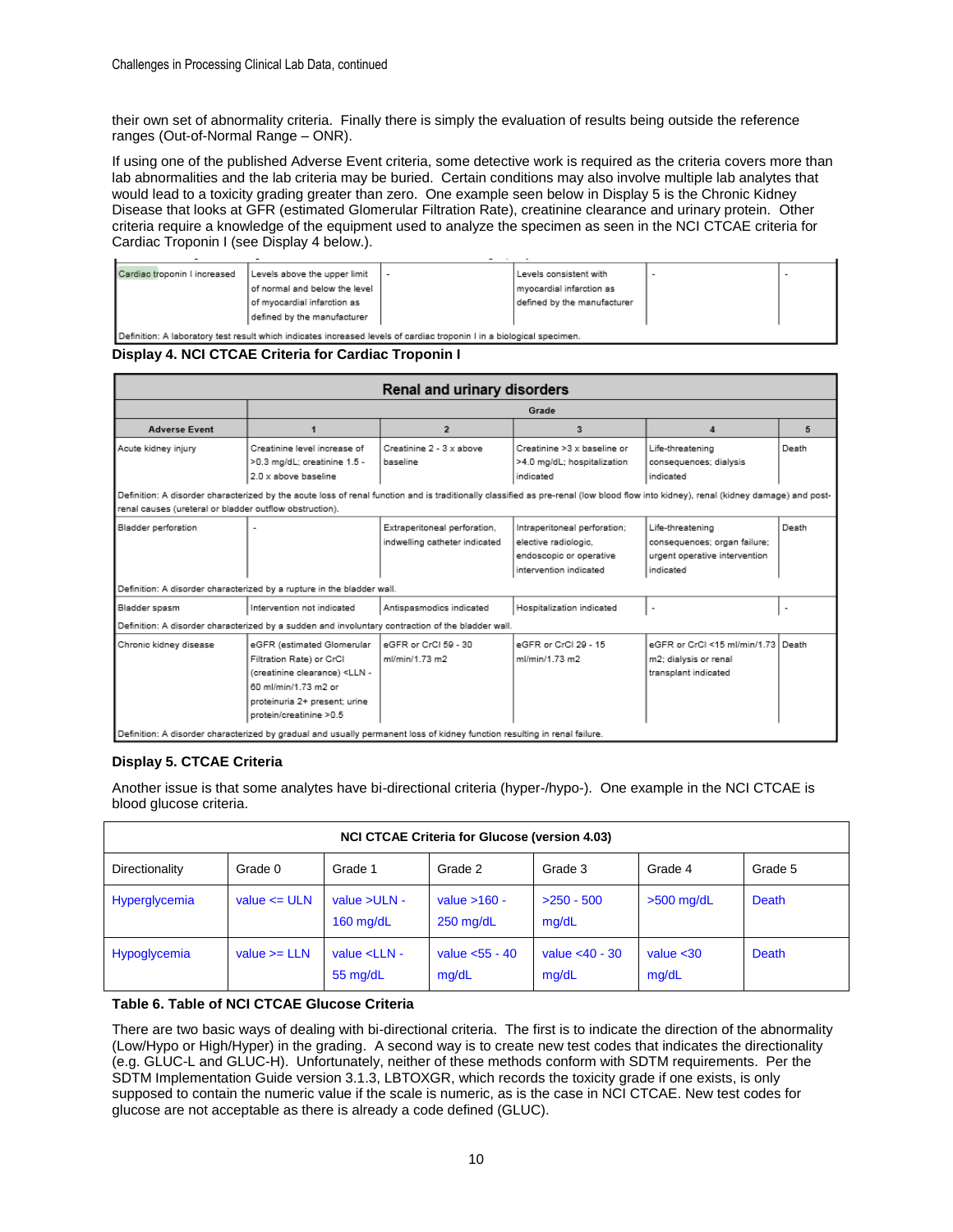The reason this is important is for analysis when evaluating shifts in the toxicities. When going from a hypoglycemia of grade 1 to a hyperglycemia of grade 2, it is a 3 step change when using directionality in the toxicity grading and a two-step change if using directionality in the test code (hyperglycemia goes from a baseline of 0 to a grade 2). A final resolution to this issue should be defined by the sponsor's statistical analysis plan (SAP) and implemented in the analysis data set.

# **BASIC CDISC SDTM LAB STRUCTURE**

The Clinical Data Interchange Standards Consortium (CDISC) Standard Data Tabulation Model (SDTM) data standards are a recognized industry standard for storing clinical data and the FDA will soon be requiring data to be submitted in this format. Some basic mapping guidelines to supplying the data in this format are included. This information is based on the SDTM version 1.3 and Implementation Guide version 3.1.3. For more information about CDISC and the SDTM, visit the CDSIC web site at: www.cdisc.org.

## **IDENTIFIERS**

The first set of variables in the LB domain are Identifiers. These are identified in the table below. The **Variable Name** is the required SAS variable name in the SDTM LB domain and the **Variable Label** is the required SAS variable label. Note that variable names in SDTM are limited to 8 characters and labels to 40 characters to comply with SAS V5 Transport format. Character variables are limited to 200 characters, but should only be the maximum length needed for the data in a submission. The **Core** column indicates which variables are required ("Req"), meaning they must be in the data set and cannot be missing, expected ("Exp"), meaning the variable must be in the data set, but can contain missing values and permissible ("Perm") , meaning they are optional in the data set and may contain missing values. If a control terminology, codelist or format is associated with any variable it will be indicated in the **Controlled Terms, Codelist or Format** column. There is a specified order of variables in an SDTM data set and the LB domain order is indicated in the **Variable Order** column.

| Variable<br>Order | Variable<br><b>Name</b> | <b>Variable Label</b>      | <b>Type</b> | <b>Controlled Terms,</b><br><b>Codelist or Format</b> | Core |
|-------------------|-------------------------|----------------------------|-------------|-------------------------------------------------------|------|
|                   | <b>STUDYID</b>          | Study Identifier           | Char        |                                                       | Reg  |
| 2                 | <b>DOMAIN</b>           | Domain Abbreviation        | Char        | LB                                                    | Reg  |
| 3                 | <b>USUBJID</b>          | Unique Subject Identifier  | Char        |                                                       | Reg  |
| 4                 | LBSEQ                   | Sequence Number            | <b>Num</b>  |                                                       | Reg  |
| 5                 | <b>LBGRPID</b>          | Group ID                   | Char        |                                                       | Perm |
| 6                 | LBREFID                 | Specimen ID                | Char        |                                                       | Perm |
| 7                 | <b>LBSPID</b>           | Sponsor-Defined Identifier | Char        |                                                       | Perm |

### **Table 7. LB Domain Identifiers**

STUDYID and USUBJID are sponsor defined variables to identify the sponsor's study and uniquely identify a subject across a submission (if a subject is in more than one study in a submission, the USUBJID should be the same for that subject across all studies). DOMAIN is set "LB" and has a length of 2 characters. LBSEQ is a unique record identifier within a subject's set of observations within the LB domain. LBGRPID is used to group records within a subject and should not have any significance across subjects (unlike LBCAT and LBSCAT). For example, a value of "MICRO" could be used to identify additional records for urinalysis results when a dipstick result was abnormal, requiring a manual, microscopic examination of the specimen. In this case, LBGRPID would be included as a "key" variable. LBREFID would contain an identifier used by the lab to uniquely identify and track a specimen sample (e.g. accession number on a test tube) . LBSPID is another tracking number, usually defined by the sponsor's data collection system.

# **TOPIC AND QUALIFYING VARIABLES**

The topic and qualifying variable within the LB domain are identified in the table below.

| Variable<br>Order | Variable<br><b>Name</b> | Variable Label                     | Type | <b>Controlled Terms,</b><br><b>Codelist or Format</b> | Core |
|-------------------|-------------------------|------------------------------------|------|-------------------------------------------------------|------|
| 8                 | LBTESTCD                | Lab Test or Examination Short Name | Char | (LBTESTCD)                                            | Reg  |
| 9                 | LBTEST                  | Lab Test or Examination Name       | Char | (LBTEST)                                              | Reg  |
| 10                | ∟BCAT                   | Category for Lab Test              | Char |                                                       | Exp  |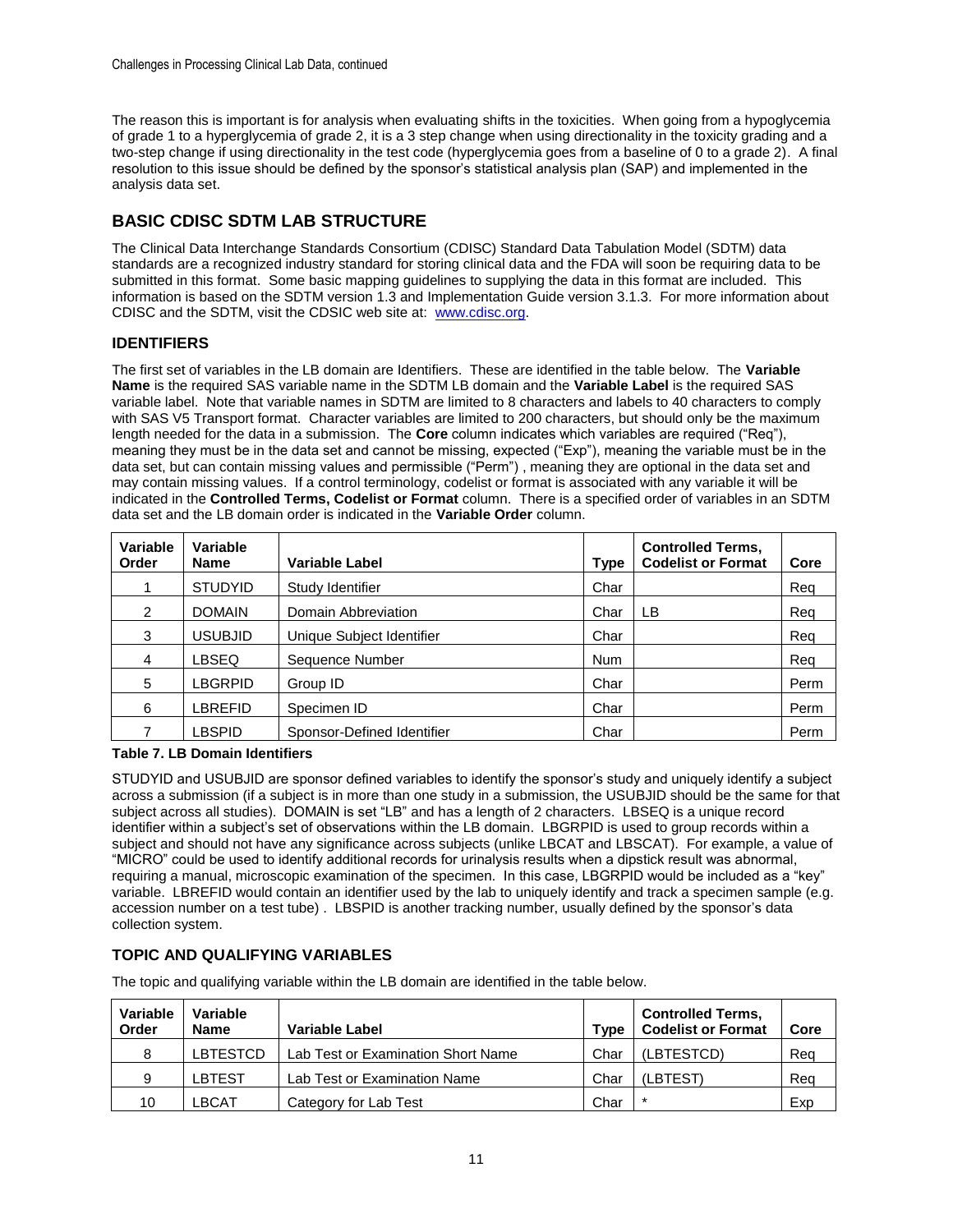| Variable<br>Order | Variable<br><b>Name</b> | <b>Variable Label</b>                    | <b>Type</b> | <b>Controlled Terms,</b><br><b>Codelist or Format</b> | Core |
|-------------------|-------------------------|------------------------------------------|-------------|-------------------------------------------------------|------|
| 11                | <b>LBSCAT</b>           | Subcategory for Lab Test                 | Char        | $\star$                                               | Perm |
| 12                | <b>LBORRES</b>          | Result or Finding in Original Units      | Char        |                                                       | Exp  |
| 13                | <b>LBORRESU</b>         | <b>Original Units</b>                    | Char        | (UNIT)                                                | Exp  |
| 14                | <b>LBORNRLO</b>         | Reference Range Lower Limit in Orig Unit | Char        |                                                       | Exp  |
| 15                | <b>LBORNRHI</b>         | Reference Range Upper Limit in Orig Unit | Char        |                                                       | Exp  |
| 16                | <b>LBSTRESC</b>         | Character Result/Finding in Std Format   | Char        |                                                       | Exp  |
| 17                | <b>LBSTRESN</b>         | Numeric Result/Finding in Standard Units | <b>Num</b>  |                                                       | Exp  |
| 18                | <b>LBSTRESU</b>         | <b>Standard Units</b>                    | Char        | (UNIT)                                                | Exp  |
| 19                | <b>LBSTNRLO</b>         | Reference Range Lower Limit-Std Units    | <b>Num</b>  |                                                       | Exp  |
| 20                | <b>LBSTNRHI</b>         | Reference Range Upper Limit-Std Units    | Num         |                                                       | Exp  |
| 21                | <b>LBSTNRC</b>          | Reference Range for Char Rslt-Std Units  | Char        |                                                       | Perm |
| 22                | <b>LBNRIND</b>          | Reference Range Indicator                | Char        | $\star$                                               | Exp  |
| 23                | <b>LBSTAT</b>           | <b>Completion Status</b>                 | Char        | (ND)                                                  | Perm |
| 24                | LBREASND                | Reason Test Not Done                     | Char        |                                                       | Perm |
| 25                | <b>LBNAM</b>            | Vendor Name                              | Char        |                                                       | Perm |
| 26                | <b>LBLOINC</b>          | <b>LOINC Code</b>                        | Char        | $\star$                                               | Perm |
| 27                | <b>LBSPEC</b>           | Specimen Type                            | Char        | $\star$                                               | Perm |
| 28                | <b>LBSPCCND</b>         | <b>Specimen Condition</b>                | Char        | $\star$                                               | Perm |
| 29                | <b>LBMETHOD</b>         | Method of Test or Examination            | Char        | $\star$                                               | Perm |
| 30                | <b>LBBLFL</b>           | <b>Baseline Flag</b>                     | Char        | (NY)                                                  | Exp  |
| 31                | <b>LBFAST</b>           | <b>Fasting Status</b>                    | Char        | (NY)                                                  | Perm |
| 32                | <b>LBDRVFL</b>          | Derived Flag                             | Char        | (NY)                                                  | Perm |
| 33                | <b>LBTOX</b>            | <b>Toxicity</b>                          | Char        | $\star$                                               | Perm |
| 34                | <b>LBTOXGR</b>          | <b>Standard Toxicity Grade</b>           | Char        | $\star$                                               | Perm |

**Table 2. LB Domain Topic and Qualifying Variables**

LBTESTCD is the topic variable and identifies the analyte being reported. The length of this variable is limited to 8 characters and has an extendible CDISC control terminology. Note that the lab test code may not be unique within a subject's visit. Protein ("PROT") is tested in both blood chemistry and urine. LBSPEC is needed to differentiate between the two. In the example above about microscopic results being included in addition to dipstick, LBMETHOD would be needed to differentiate these two sets of results. Both LBSPEC and LBMETHOD should have a sponsor defined control terminology used consistently across a submission). LBTEST is a synonym qualifier for LBTESTCD and is a decode or label LBTESTCD. The maximum length of LBTEST is 40 characters and also has an extendible CDISC control terminology. If a sponsor chooses to use LOINC codes to identify lab tests, the codes are stored in the LBLOINC variable. Lab test results can be grouped using the LBCAT and LBSCAT variables. LBCAT is an expected variable and usually contains information about the overall panel used for testing (e.g. Hematology, Chemistry, Urinalysis, etc.). LBSCAT is a permissible variable and contains information on the sub-panels (e.g. CBC, Proteins, etc.).

The test results and reference ranges are reported in two sets (original units and standard units) and in two formats (character and in standard units – numeric). The original results reported from the lab are stored as character in LBORRES and the reference ranges are stored in LBORNRLO and LBORNRHI. The original units are stored in LBORRESU. Once the original value is converted to the sponsor's standard reporting units, the character version of the results are stored in LBSTRESC and a numeric version, if applicable, is stored in LBSTRESN. The numeric version of the reference ranges in standard units are stored in LBSTNRLO and LBSTNRHI. Non-numeric reference ranges are stored in LBSTNRC. This is commonly used for urinalysis results (e.g. NEGATIVE TO TRACE). There is CDISC control terminology for the two units fields that is extendible. LBNRIND is used to indicate where the result is in relation to the reference ranges. It is suggested that if the lab doesn't provide this analysis that the programming is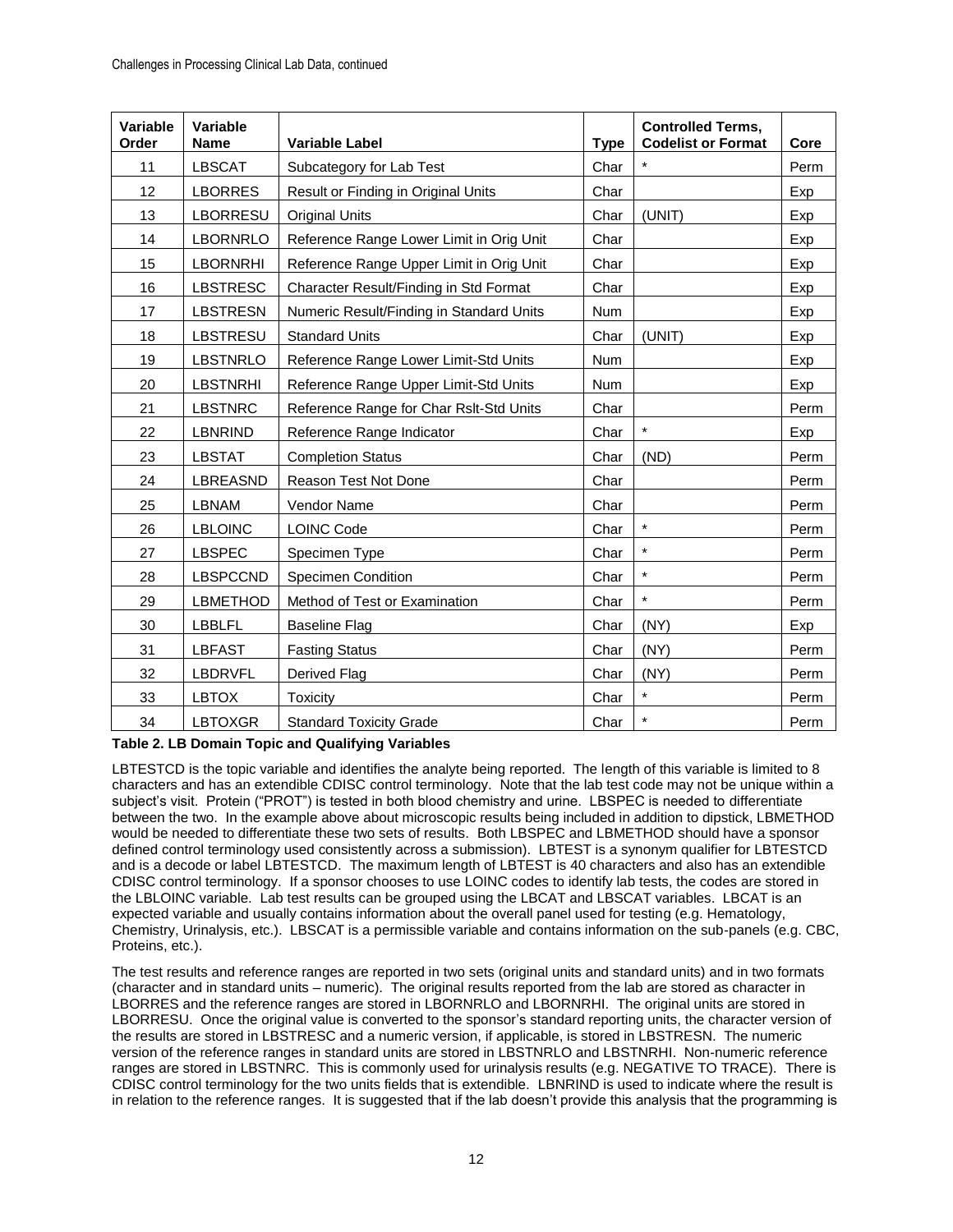done using the original result value and reference ranges as rounding and hardware implementations may adversely affect the analysis.

LBSTAT and LBREASND are used to indicate when a test was not performed and why. These values can apply to an entire panel (e.g. 'TUBE BROKEN IN SHIPMENT') or to a subset of tests (e.g. 'QUANTITY OF SAMPLE INSUFFICIENT'). LBSPCCND also describes an entire panel and is used to report the condition of the specimen (e.g. 'HEMOLYZED'). LBFAST is used to flag whether the subject was fasting at the time the specimen was collected. LBNAM is used when the sponsor wants to indicate the name of the lab that performed the analysis. This becomes important in cases where two sets of specimens are collected with one set being performed at a local lab and the second at a central lab. In this case, LBNAM would also be a "key" variable.

The LB domain defines a number of analysis variables that may be included with the SDTM version of submission data sets as opposed to the analysis (ADaM) data sets. LBBLFL is used to flag which record is the sponsor-defined baseline record for an analyte. LBTOXGR is used to indicate the toxicity grade for a result. If the scale is numerice (e.g. Grades 1 to 5) then the value of LBTOXGR should be the numeric value. LBTOX is used to indicate the scale and version used to determine the value of LBTOXGR (e.g. "NCI CTCAE v. 4.03"). If an entire observation is derived by the sponsor (for example, a relative value is calculated using an absolute differential and WBC count), the new record should be flagged as being derived using the LBDRVFL variable.

### **TIMING VARIABLES**

| Variable<br>Order | Variable<br><b>Name</b> | Variable Label                           | <b>Type</b> | <b>Controlled Terms,</b><br><b>Codelist or Format</b> | Core |
|-------------------|-------------------------|------------------------------------------|-------------|-------------------------------------------------------|------|
| 35                | <b>VISITNUM</b>         | Visit Number                             | <b>Num</b>  |                                                       | Exp  |
| 36                | VISIT                   | Visit Name                               | Char        |                                                       | Perm |
| 37                | <b>VISITDY</b>          | Planned Study Day of Visit               | <b>Num</b>  |                                                       | Perm |
| 38                | <b>LBDTC</b>            | Date/Time of Specimen Collection         | Char        | ISO 8601                                              | Exp  |
| 39                | <b>LBENDTC</b>          | End Date/Time of Specimen Collection     | Char        | ISO 8601                                              | Perm |
| 40                | LBDY                    | Study Day of Specimen Collection         | <b>Num</b>  |                                                       | Perm |
| 41                | <b>LBTPT</b>            | <b>Planned Time Point Name</b>           | Char        |                                                       | Perm |
| 42                | <b>LBTPTNUM</b>         | <b>Planned Time Point Number</b>         | <b>Num</b>  |                                                       | Perm |
| 43                | LBELTM                  | Planned Elapsed Time from Time Point Ref | Char        | <b>ISO 8601</b>                                       | Perm |
| 44                | LBTPTREF                | <b>Time Point Reference</b>              | Char        |                                                       | Perm |
| 45                | LBRFTDTC                | Date/Time of Reference Time Point        | Char        | ISO 8601                                              | Perm |

The date/time and visit variables are identified in the table below.

#### **Table 3. LB Domain Timing Variables**

At a minimum the date (unless a specimen was not analyzed) and/or a visit number should be supplied using LBDTC and VISITNUM. A character description of the visit can be supplied using VISIT. If a specimen is collected across multiple days (e.g. 24 hour urine sample) then the start date/time is recorded in LBDTC and the ending date/time is recorded in LBENDTC. The planned study day (being the number of days since the reference start date indicated in the DM domain plus 1) can be stored in the VISITDY variable. The actual study day can be recorded in LBDY. If multiple specimens are collected in relation to a specific event (e.g. time since dose last dose) LBTPT can be used to describe the interval (e.g. '4 HOURS POST DOSE'), a numeric value used for sorting can be stored in LBTPTNUM, the description of the relative time point (e.g. 'LAST DOSE') can be stored in LBTPTREF and the actual date/time of the relative time point can be stored in LBRFTDTC.

## **CREATING AND MAINTAINING STANDARDS**

Maintaining test codes, determining standard units and maintaining conversion factors are three areas that can lead to increases in efficiency and enhancing the validity of data programming. If these three items are standardized significant amounts of programming can be written and reused across multiple studies. Validation can be done once at a higher, generic level using more rigorous techniques that result in more accurate and robust code. The higher the level of standardization (project level, therapeutic area level, company-wide level), the greater the savings.

At a minimum, standards need to be set at the project level, as test codes, units and conversion factors need to be maintained across all studies in a submission. If standards are set at a therapeutic area or company level, representatives from multiple projects should be included when creating and maintaining the standards. The team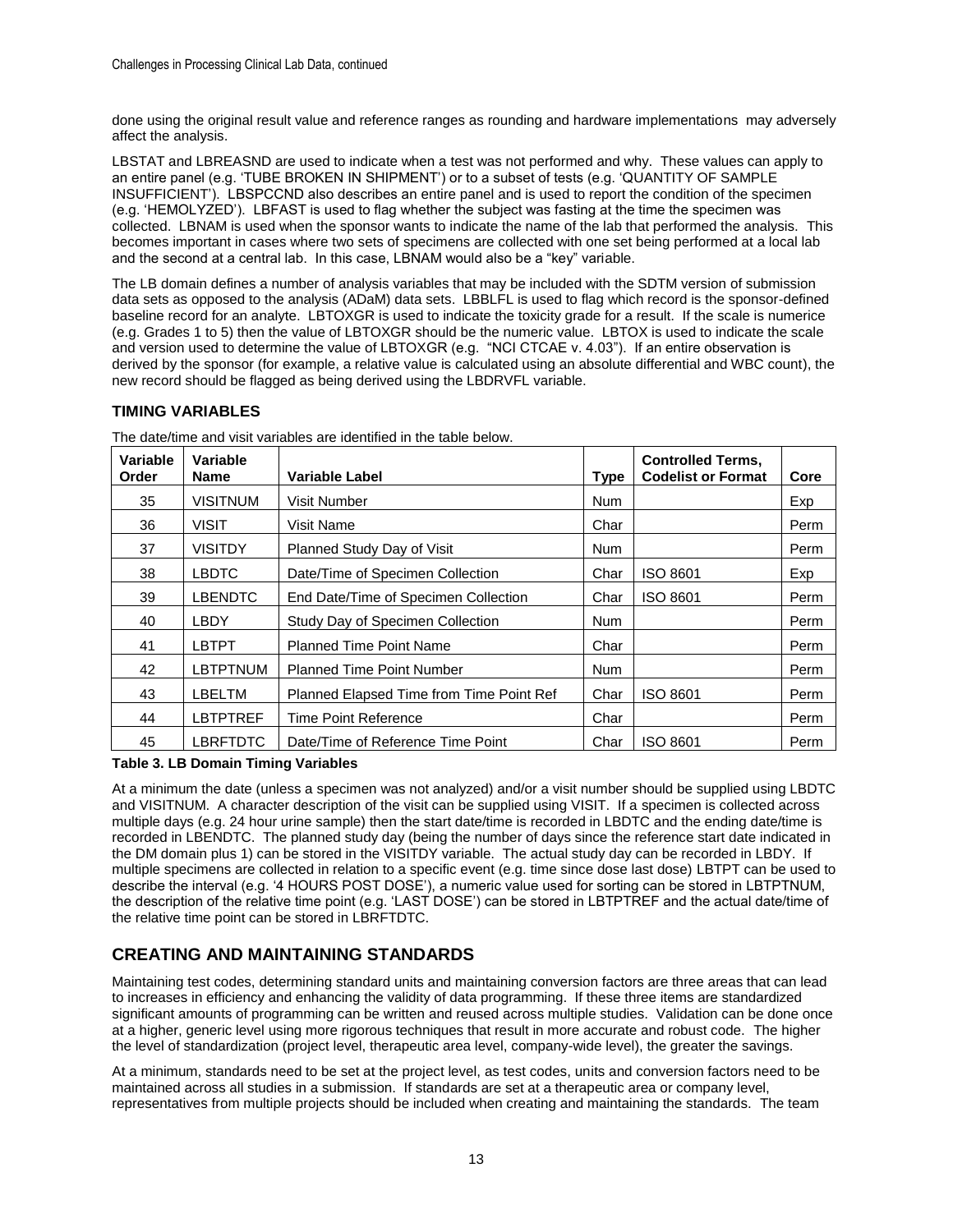should consist of someone with a medical background (to help the team understand the significance of the lab tests and what makes medical sense), a statistician (to help the team understand the analysis and presentation needs as well as to help validate conversion factors), someone from the data collection area (to help identify new tests and new units) and someone from the programming area (to help the team understand the data processing needs and to facilitate the implementation of the standards). If an "officially" sanctioned team can't be created, it is still possible to recruit a group of like-minded individuals to meet on an ad hoc basis to discuss new tests and/or units and maintain standards in a non-formal manner.

If possible, these standards can be programmed into a clinical database management system (DBMS) and automatically update the lab results with the new test codes and/or standard results. Where not possible, spreadsheets can be maintained and read by SAS programs when creating the SDTM and analysis data sets. In keeping with the SDTM normalized structure, two spreadsheets are required, one for keeping track of test codes and standardized units and another for conversion factors of actual units found in the data. The first spreadsheet can keep track of additional items like groups, sub-groups, print order, number of significant decimal places, etc. and the second could contain validation information by keeping the date and name of the person who entered the new units and conversion factors and the date and name of the person who reviewed and/or validated the conversion factors.

Another task for the standards team would be to interface with the CDISC Terminology Team. The team would be the official point of contact for submitting new terms and justifying them when needed. They would also review the terminology quarterly updates and identify changes or additions that affect lab processing – disseminating the information to the appropriate functional areas.

# **CONCLUSION**

Lab data can be a mystery, but by coming to understand the intricacies and areas of concern when working with lab data, anyone programming or analyzing lab data can produce better code and more accurate results. With further study and usage, a deeper understanding, resulting in better and more accurate code is possible.

# **REFERENCES**

- "CDSIC Standards and Implementation." 2014. Available at http://www.cdisc.org/standards-andimplementations.
- "CDISC Terminology." NCI Enterprise Vocabulary Services (EVS), Dictionaries, and Partnerships. Available at http://www.cancer.gov/cancertopics/cancerlibrary/terminologyresources/cdisc.
- "ARUP Laboratories: A National Reference Laboratory." 2013. Available at http://www.aruplab.com. "Cleveland Clinic Laboratories." 2010. Available at
- http://portals.clevelandclinic.org/reflab/Home/tabid/4036/Default.aspx.
- "Common Laboratory (LAB) Values." 1993-2014. Available at http://www.globalrph.com/labs\_home.htm.
- "A.D.A.M. Medical Encyclopedia." 9-Jan-2014. Available at http://www.nlm.nih.gov/medlineplus/encyclopedia.html.
- "Normal Laboratory Values." 2010-2013. Available at www.merckmanuals.com/professional/appendixes/normal\_laboratory\_values/normal\_laboratory\_values.html
- Young, Donald S. and Edward J. Huth. 1998. "*SI Units for Clinical Measurements*." Philadelphia, PA : American College of Physicians.
- Jones, Graham, and Antony Barker. "Reference Intervals." Aug, 2008. Available at [www.ncbi.nlm.nih.gov/pmc/articles/PMC2556592/.](http://www.ncbi.nlm.nih.gov/pmc/articles/PMC2556592/)
- Barber, Brenda M. 1997. "Overcoming Kainophobia : Replacing Complex Merges with PROC SQL". *Proceedings of the 22nd SAS® Users Group International*. Available at http://www2.sas.com/proceedings/sugi22/POSTERS/PAPER198.PDF
- "Potassium conversion." OnlineConversion.com Forums. 2007. Available at http://forum.onlineconversion.com/showthread.php?t=9032.
- "Common Terminology Criteria for Adverse Events (CTCAE) Version 4.03". National Cancer Institute. June 14, 2010. Available at http://evs.nci.nih.gov/ftp1/CTCAE/CTCAE\_4.03\_2010-06- 14\_QuickReference\_5x7.pdf
- "Guidance for Industry: Toxicity Grading Scale for Healthy Adult and Adolescent Volunteers Enrolled in Preventive Vaccine Clinical Trials". FDA. September, 2007. Available at http://www.fda.gov/biologicsbloodvaccines/guidancecomplianceregulatoryinformation/ guidances/vaccines/ucm074775.htm#TOXICITYGRADINGSCALETABLES
- "Severity Grading In Drug Induced Liver Injury". Drug-Induced Liver Injury Network (DILIN). 3-Mar-2014. Available at http://livertox.nih.gov/Severity.html
- "Division Of Aids Table For Grading The Severity Of Adult And Pediatric Adverse Events". NIH Division of AIDS. December, 2004", Available at